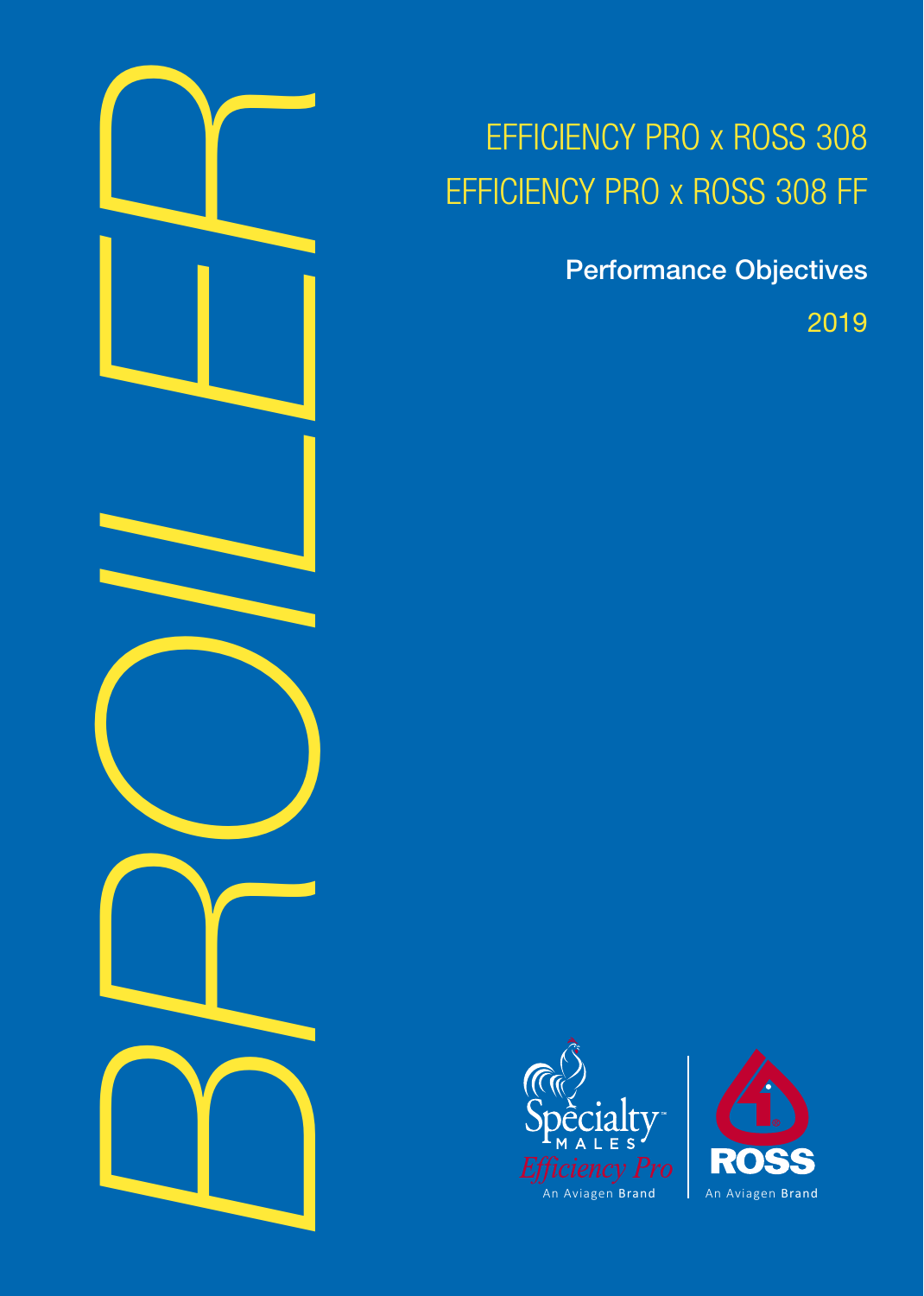### **Introduction**

The Efficiency Pro (EP)™ x Ross® 308 broiler is available in two types, a slow-feathering bird which produces sexable broilers (Ross 308) and one which produces all fast-feathering broilers (Ross 308 FF). The sexable-type produces fast-feathering female broilers and slow-feathering male broilers. This allows the broilers to be sexed in the hatchery by evaluating feather development differences.

This booklet contains the performance objectives for the Efficiency Pro x Ross 308 and the Efficiency Pro x Ross 308 FF broiler and is to be used with the **Ross Broiler Management Handbook**.

#### **Performance**

#### **These objectives indicate the performance achievable under good management and environmental conditions and when feeding recommended nutrient levels.**

Producers may find that local factors prevent such performance being achieved. For example:

- The availability of raw materials may limit nutrient content and intake.
- Extreme climatic conditions will reduce performance.
- Economic considerations may limit choice of production systems.

Therefore, average performance may be lower than the figures presented here.

The objectives are presented in two sections to reflect the global nature of the publication.

Section 1 g contains the performance data in metric measurements and Section 2 **lb** contains imperial measurements.

In the tables, the values are rounded. This may result in small inaccuracies when using the objectives to calculate other performance statistics.

Yields will vary between processing plants depending on type of equipment used (e.g. carcass chilling technology, automated versus manual deboning) and the exact portion being produced.

Every attempt has been made to ensure the accuracy and relevance of the information presented, however, Aviagen<sup>®</sup> accepts no liability for the consequences of using the information for the management of chickens.

For further information on the management of Ross stock, please contact your local Ross representative.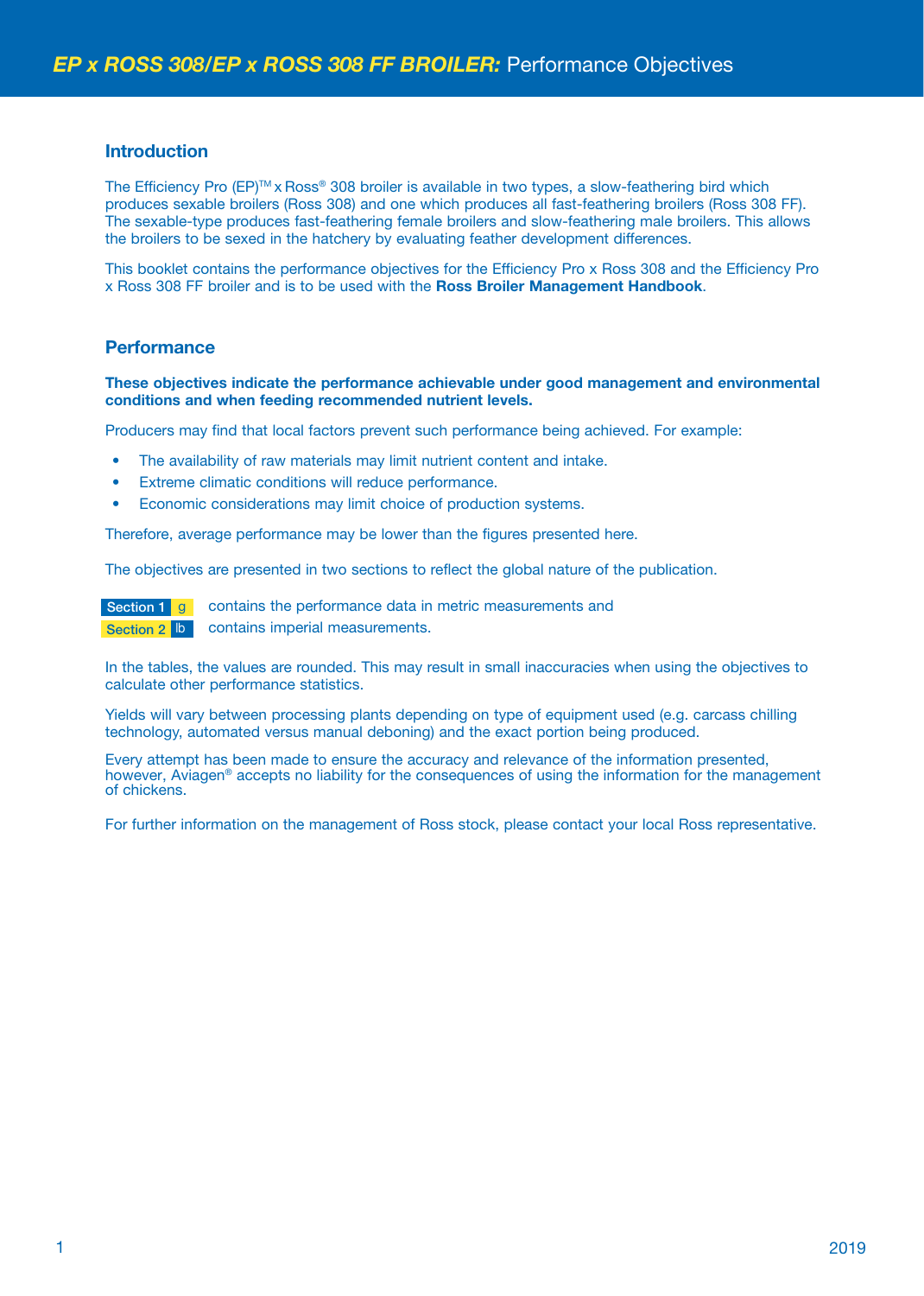## **Contents**

| 02 |                                   | <b>Key Management Points</b>  |
|----|-----------------------------------|-------------------------------|
| 03 | Section 1<br>$\overline{q}$       | <b>As-Hatched Performance</b> |
| 04 | Section 1<br>g                    | <b>Male Performance</b>       |
| 05 | Section 1<br>$\mathfrak{g}$       | <b>Female Performance</b>     |
| 07 | <b>Section 2</b><br>$\mathsf{lb}$ | <b>As-Hatched Performance</b> |
| 08 | Section 2<br>$\mathbb{I}$         | <b>Male Performance</b>       |
| 09 | Section 2<br>$\mathsf{lb}$        | <b>Female Performance</b>     |
|    |                                   | <b>Carcass Yield</b>          |

# **Key Management Points**

Cost effective production of chicken meat depends on achieving good bird performance and the following points are important for optimizing performance of the broiler:

- Maximize chick quality by good management of hatching, storage and transport conditions.
- Design the brooding set-up to ensure easy access to water and feed at placement, and to ease the transition between supplementary systems and the automated feeders and drinkers at 4-5 days. Feed a highly digestible and nutritionally balanced Starter diet.
- Keep chicks in their thermal comfort zone by monitoring chick behavior, but beware of low relative humidities (less than 50% RH). Establish a minimum ventilation program from day one.
- Monitor crop fill, feeding and drinking behavior and 7-day live weight to allow continuous improvement of the brooding set-up.
- Keep birds in their thermal comfort zone throughout the growing period. Fast growing broilers produce large amounts of heat, particularly in the second half of the grow-out period. Keeping ambient temperatures less than 21°C (69.8°F) from 21 days onwards may improve growth rates.
- Maintain high standards of biosecurity and cleanliness to keep disease to a minimum.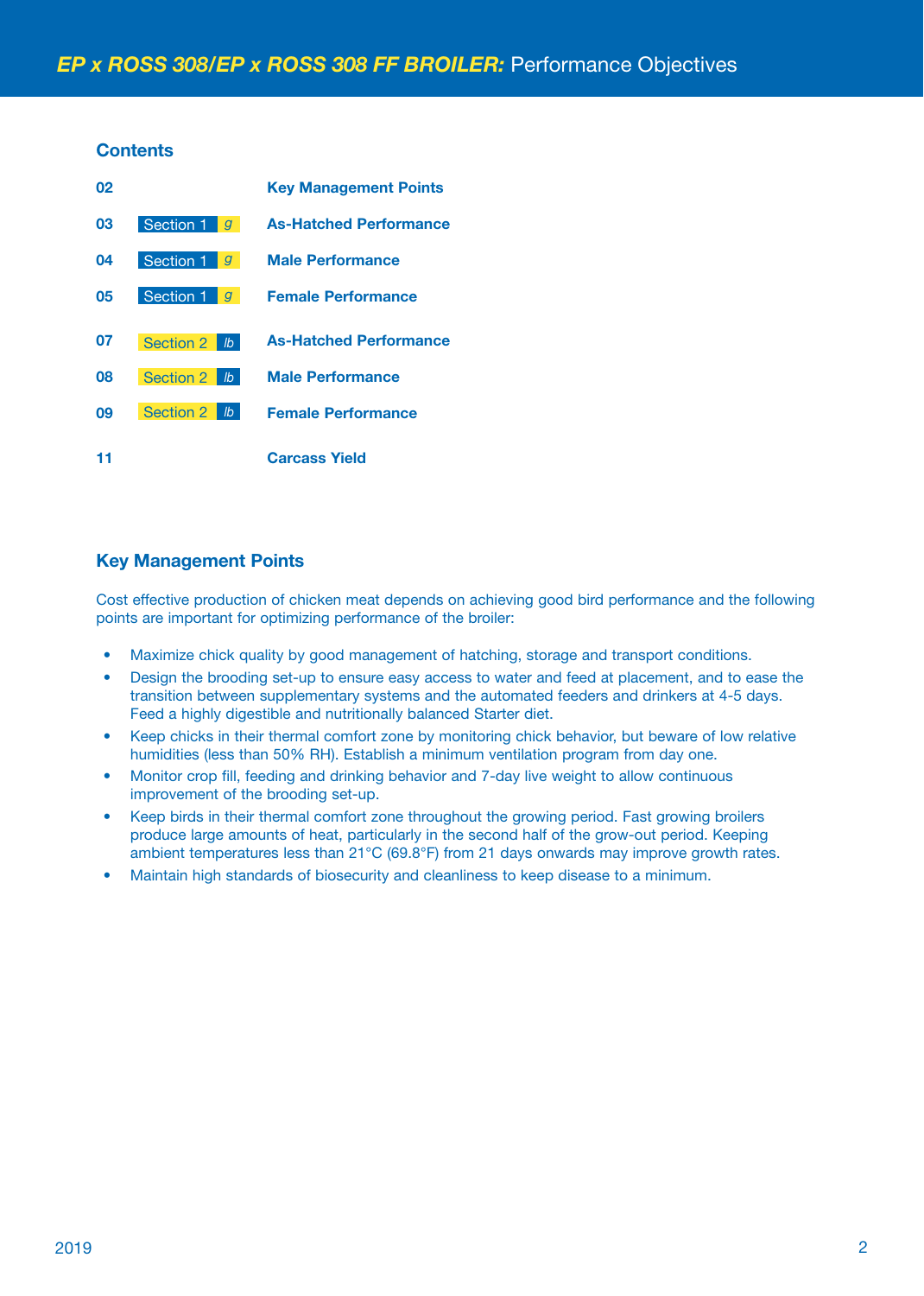# *As-Hatched Performance*

| 0<br>42<br>$\mathbf 1$<br>60<br>12<br>0.204<br>17<br>$\overline{\mathbf{c}}$<br>77<br>18<br>0.366<br>16<br>28<br>3<br>97<br>20<br>20<br>48<br>0.495<br>4<br>0.600<br>120<br>22<br>24<br>72<br>5<br>0.684<br>145<br>27<br>25<br>99<br>6<br>173<br>31<br>130<br>0.753<br>28<br>$\overline{7}$<br>23.03<br>165<br>204<br>31<br>35<br>0.810<br>8<br>238<br>34<br>39<br>204<br>0.858<br>9<br>275<br>37<br>43<br>247<br>0.899<br>10<br>0.934<br>315<br>40<br>47<br>295<br>11<br>359<br>44<br>347<br>0.966<br>52<br>57<br>403<br>0.994<br>12<br>406<br>47<br>13<br>456<br>50<br>465<br>1.019<br>61<br>509<br>53<br>43.62<br>1.043<br>14<br>66<br>531<br>72<br>603<br>1.066<br>15<br>565<br>56<br>625<br>60<br>77<br>679<br>1.087<br>16<br>17<br>688<br>82<br>1.108<br>63<br>762<br>753<br>1.128<br>18<br>66<br>88<br>849<br>19<br>822<br>68<br>93<br>942<br>1.147<br>893<br>71<br>1.166<br>20<br>99<br>1041<br>21<br>966<br>74<br>65.34<br>105<br>1.186<br>1146<br>22<br>1043<br>76<br>110<br>1256<br>1.205<br>23<br>1121<br>1372<br>1.224<br>79<br>116<br>24<br>1202<br>122<br>1494<br>1.242<br>81<br>25<br>1285<br>83<br>127<br>1621<br>1.261<br>1370<br>85<br>1754<br>1.280<br>26<br>133<br>27<br>1456<br>87<br>139<br>1892<br>1.299<br>1544<br>82.58<br>2036<br>1.318<br>28<br>88<br>144<br>29<br>1634<br>90<br>149<br>2186<br>1.338<br>30<br>91<br>1.357<br>1725<br>155<br>2340<br>31<br>1817<br>92<br>160<br>2500<br>1.376<br>32<br>1910<br>93<br>165<br>2665<br>1.395<br>33<br>2004<br>1.415<br>94<br>170<br>2835<br>34<br>2099<br>95<br>175<br>3010<br>1.434<br>35<br>2194<br>95<br>92.80<br>179<br>3189<br>1.453<br>36<br>2290<br>1.473<br>96<br>184<br>3372<br>37<br>2386<br>96<br>188<br>3560<br>1.492<br>38<br>2482<br>192<br>3752<br>1.512<br>96<br>39<br>2578<br>96<br>196<br>3948<br>1.531<br>40<br>96<br>199<br>4147<br>1.551<br>2674<br>2770<br>41<br>96<br>203<br>4350<br>1.570<br>2865<br>206<br>96<br>95.91<br>4556<br>1.590<br>42<br>43<br>95<br>209<br>4765<br>1.610<br>2961<br>44<br>3055<br>95<br>4978<br>1.629<br>212<br>45<br>3149<br>94<br>215<br>5193<br>1.649<br>46<br>93<br>5410<br>3243<br>217<br>1.668<br>47<br>3335<br>93<br>5630<br>1.688<br>220<br>48<br>3427<br>92<br>222<br>5852<br>1.707<br>49<br>3518<br>91<br>93.28<br>6076<br>224<br>1.727<br>50<br>3608<br>90<br>226<br>6301<br>1.746<br>51<br>3697<br>227<br>6529<br>1.766<br>89<br>52<br>88<br>6758<br>1.785<br>3785<br>229<br>53<br>3872<br>6988<br>1.805<br>87<br>230<br>54<br>3958<br>231<br>7219<br>1.824<br>86<br>4042<br>84<br>7451<br>1.843<br>55<br>232<br>4126<br>86.75<br>7684<br>1.862<br>56<br>83<br>233<br>57<br>4208<br>82<br>233<br>7917<br>1.882<br>58<br>4288<br>81<br>234<br>8151<br>1.901<br><sup>1</sup> On-farn<br>59<br>4368<br>79<br>234<br>8385<br>1.920<br>present<br>4446<br>235<br>8620<br>1.939<br>60<br>78<br>4523<br>$77 \,$<br>8854<br>1.958<br>61<br>235<br>9089<br>62<br>4598<br>75<br>235<br>1.977<br><sup>3</sup> FCR ind<br>234<br>9323<br>1.996<br>63<br>4672<br>78.05<br>74<br>placeme<br>9557<br>2.014<br>64<br>4745<br>73<br>234<br>65<br>4816<br>71<br>234<br>9791<br>2.033<br><b>NOTE: li</b><br>4886<br>70<br>10024<br>2.052<br>66<br>233<br>4954<br>10257<br>are roun<br>67<br>68<br>233<br>2.070<br>small ina<br>5021<br>67<br>232<br>10489<br>2.089<br>68<br>the obje<br>69<br>5087<br>10720<br>2.107<br>66<br>231 | Day    | <b>Body weight</b> | Daily gain | Av. daily gain/week | <b>Daily intake</b> | Cum. intake | FCR <sup>3</sup> |                      |
|-------------------------------------------------------------------------------------------------------------------------------------------------------------------------------------------------------------------------------------------------------------------------------------------------------------------------------------------------------------------------------------------------------------------------------------------------------------------------------------------------------------------------------------------------------------------------------------------------------------------------------------------------------------------------------------------------------------------------------------------------------------------------------------------------------------------------------------------------------------------------------------------------------------------------------------------------------------------------------------------------------------------------------------------------------------------------------------------------------------------------------------------------------------------------------------------------------------------------------------------------------------------------------------------------------------------------------------------------------------------------------------------------------------------------------------------------------------------------------------------------------------------------------------------------------------------------------------------------------------------------------------------------------------------------------------------------------------------------------------------------------------------------------------------------------------------------------------------------------------------------------------------------------------------------------------------------------------------------------------------------------------------------------------------------------------------------------------------------------------------------------------------------------------------------------------------------------------------------------------------------------------------------------------------------------------------------------------------------------------------------------------------------------------------------------------------------------------------------------------------------------------------------------------------------------------------------------------------------------------------------------------------------------------------------------------------------------------------------------------------------------------------------------------------------------------------------------------------------------------------------------------------------------------------------------------------------------------------------------------------------------------------------------------------------------------------------------------------------------------------------------------------------------------------------------------------------------------------------------------------------------------------------------------------------------------------------------------------------------|--------|--------------------|------------|---------------------|---------------------|-------------|------------------|----------------------|
|                                                                                                                                                                                                                                                                                                                                                                                                                                                                                                                                                                                                                                                                                                                                                                                                                                                                                                                                                                                                                                                                                                                                                                                                                                                                                                                                                                                                                                                                                                                                                                                                                                                                                                                                                                                                                                                                                                                                                                                                                                                                                                                                                                                                                                                                                                                                                                                                                                                                                                                                                                                                                                                                                                                                                                                                                                                                                                                                                                                                                                                                                                                                                                                                                                                                                                                                                       |        | $(g)^{1}$          | (g)        | (g)                 | (g)                 | $(g)^2$     |                  |                      |
|                                                                                                                                                                                                                                                                                                                                                                                                                                                                                                                                                                                                                                                                                                                                                                                                                                                                                                                                                                                                                                                                                                                                                                                                                                                                                                                                                                                                                                                                                                                                                                                                                                                                                                                                                                                                                                                                                                                                                                                                                                                                                                                                                                                                                                                                                                                                                                                                                                                                                                                                                                                                                                                                                                                                                                                                                                                                                                                                                                                                                                                                                                                                                                                                                                                                                                                                                       |        |                    |            |                     |                     |             |                  |                      |
|                                                                                                                                                                                                                                                                                                                                                                                                                                                                                                                                                                                                                                                                                                                                                                                                                                                                                                                                                                                                                                                                                                                                                                                                                                                                                                                                                                                                                                                                                                                                                                                                                                                                                                                                                                                                                                                                                                                                                                                                                                                                                                                                                                                                                                                                                                                                                                                                                                                                                                                                                                                                                                                                                                                                                                                                                                                                                                                                                                                                                                                                                                                                                                                                                                                                                                                                                       |        |                    |            |                     |                     |             |                  |                      |
|                                                                                                                                                                                                                                                                                                                                                                                                                                                                                                                                                                                                                                                                                                                                                                                                                                                                                                                                                                                                                                                                                                                                                                                                                                                                                                                                                                                                                                                                                                                                                                                                                                                                                                                                                                                                                                                                                                                                                                                                                                                                                                                                                                                                                                                                                                                                                                                                                                                                                                                                                                                                                                                                                                                                                                                                                                                                                                                                                                                                                                                                                                                                                                                                                                                                                                                                                       |        |                    |            |                     |                     |             |                  |                      |
|                                                                                                                                                                                                                                                                                                                                                                                                                                                                                                                                                                                                                                                                                                                                                                                                                                                                                                                                                                                                                                                                                                                                                                                                                                                                                                                                                                                                                                                                                                                                                                                                                                                                                                                                                                                                                                                                                                                                                                                                                                                                                                                                                                                                                                                                                                                                                                                                                                                                                                                                                                                                                                                                                                                                                                                                                                                                                                                                                                                                                                                                                                                                                                                                                                                                                                                                                       |        |                    |            |                     |                     |             |                  |                      |
|                                                                                                                                                                                                                                                                                                                                                                                                                                                                                                                                                                                                                                                                                                                                                                                                                                                                                                                                                                                                                                                                                                                                                                                                                                                                                                                                                                                                                                                                                                                                                                                                                                                                                                                                                                                                                                                                                                                                                                                                                                                                                                                                                                                                                                                                                                                                                                                                                                                                                                                                                                                                                                                                                                                                                                                                                                                                                                                                                                                                                                                                                                                                                                                                                                                                                                                                                       |        |                    |            |                     |                     |             |                  |                      |
|                                                                                                                                                                                                                                                                                                                                                                                                                                                                                                                                                                                                                                                                                                                                                                                                                                                                                                                                                                                                                                                                                                                                                                                                                                                                                                                                                                                                                                                                                                                                                                                                                                                                                                                                                                                                                                                                                                                                                                                                                                                                                                                                                                                                                                                                                                                                                                                                                                                                                                                                                                                                                                                                                                                                                                                                                                                                                                                                                                                                                                                                                                                                                                                                                                                                                                                                                       |        |                    |            |                     |                     |             |                  |                      |
|                                                                                                                                                                                                                                                                                                                                                                                                                                                                                                                                                                                                                                                                                                                                                                                                                                                                                                                                                                                                                                                                                                                                                                                                                                                                                                                                                                                                                                                                                                                                                                                                                                                                                                                                                                                                                                                                                                                                                                                                                                                                                                                                                                                                                                                                                                                                                                                                                                                                                                                                                                                                                                                                                                                                                                                                                                                                                                                                                                                                                                                                                                                                                                                                                                                                                                                                                       |        |                    |            |                     |                     |             |                  |                      |
|                                                                                                                                                                                                                                                                                                                                                                                                                                                                                                                                                                                                                                                                                                                                                                                                                                                                                                                                                                                                                                                                                                                                                                                                                                                                                                                                                                                                                                                                                                                                                                                                                                                                                                                                                                                                                                                                                                                                                                                                                                                                                                                                                                                                                                                                                                                                                                                                                                                                                                                                                                                                                                                                                                                                                                                                                                                                                                                                                                                                                                                                                                                                                                                                                                                                                                                                                       |        |                    |            |                     |                     |             |                  |                      |
|                                                                                                                                                                                                                                                                                                                                                                                                                                                                                                                                                                                                                                                                                                                                                                                                                                                                                                                                                                                                                                                                                                                                                                                                                                                                                                                                                                                                                                                                                                                                                                                                                                                                                                                                                                                                                                                                                                                                                                                                                                                                                                                                                                                                                                                                                                                                                                                                                                                                                                                                                                                                                                                                                                                                                                                                                                                                                                                                                                                                                                                                                                                                                                                                                                                                                                                                                       |        |                    |            |                     |                     |             |                  |                      |
|                                                                                                                                                                                                                                                                                                                                                                                                                                                                                                                                                                                                                                                                                                                                                                                                                                                                                                                                                                                                                                                                                                                                                                                                                                                                                                                                                                                                                                                                                                                                                                                                                                                                                                                                                                                                                                                                                                                                                                                                                                                                                                                                                                                                                                                                                                                                                                                                                                                                                                                                                                                                                                                                                                                                                                                                                                                                                                                                                                                                                                                                                                                                                                                                                                                                                                                                                       |        |                    |            |                     |                     |             |                  |                      |
|                                                                                                                                                                                                                                                                                                                                                                                                                                                                                                                                                                                                                                                                                                                                                                                                                                                                                                                                                                                                                                                                                                                                                                                                                                                                                                                                                                                                                                                                                                                                                                                                                                                                                                                                                                                                                                                                                                                                                                                                                                                                                                                                                                                                                                                                                                                                                                                                                                                                                                                                                                                                                                                                                                                                                                                                                                                                                                                                                                                                                                                                                                                                                                                                                                                                                                                                                       |        |                    |            |                     |                     |             |                  |                      |
|                                                                                                                                                                                                                                                                                                                                                                                                                                                                                                                                                                                                                                                                                                                                                                                                                                                                                                                                                                                                                                                                                                                                                                                                                                                                                                                                                                                                                                                                                                                                                                                                                                                                                                                                                                                                                                                                                                                                                                                                                                                                                                                                                                                                                                                                                                                                                                                                                                                                                                                                                                                                                                                                                                                                                                                                                                                                                                                                                                                                                                                                                                                                                                                                                                                                                                                                                       |        |                    |            |                     |                     |             |                  |                      |
|                                                                                                                                                                                                                                                                                                                                                                                                                                                                                                                                                                                                                                                                                                                                                                                                                                                                                                                                                                                                                                                                                                                                                                                                                                                                                                                                                                                                                                                                                                                                                                                                                                                                                                                                                                                                                                                                                                                                                                                                                                                                                                                                                                                                                                                                                                                                                                                                                                                                                                                                                                                                                                                                                                                                                                                                                                                                                                                                                                                                                                                                                                                                                                                                                                                                                                                                                       |        |                    |            |                     |                     |             |                  |                      |
|                                                                                                                                                                                                                                                                                                                                                                                                                                                                                                                                                                                                                                                                                                                                                                                                                                                                                                                                                                                                                                                                                                                                                                                                                                                                                                                                                                                                                                                                                                                                                                                                                                                                                                                                                                                                                                                                                                                                                                                                                                                                                                                                                                                                                                                                                                                                                                                                                                                                                                                                                                                                                                                                                                                                                                                                                                                                                                                                                                                                                                                                                                                                                                                                                                                                                                                                                       |        |                    |            |                     |                     |             |                  |                      |
|                                                                                                                                                                                                                                                                                                                                                                                                                                                                                                                                                                                                                                                                                                                                                                                                                                                                                                                                                                                                                                                                                                                                                                                                                                                                                                                                                                                                                                                                                                                                                                                                                                                                                                                                                                                                                                                                                                                                                                                                                                                                                                                                                                                                                                                                                                                                                                                                                                                                                                                                                                                                                                                                                                                                                                                                                                                                                                                                                                                                                                                                                                                                                                                                                                                                                                                                                       |        |                    |            |                     |                     |             |                  |                      |
|                                                                                                                                                                                                                                                                                                                                                                                                                                                                                                                                                                                                                                                                                                                                                                                                                                                                                                                                                                                                                                                                                                                                                                                                                                                                                                                                                                                                                                                                                                                                                                                                                                                                                                                                                                                                                                                                                                                                                                                                                                                                                                                                                                                                                                                                                                                                                                                                                                                                                                                                                                                                                                                                                                                                                                                                                                                                                                                                                                                                                                                                                                                                                                                                                                                                                                                                                       |        |                    |            |                     |                     |             |                  |                      |
|                                                                                                                                                                                                                                                                                                                                                                                                                                                                                                                                                                                                                                                                                                                                                                                                                                                                                                                                                                                                                                                                                                                                                                                                                                                                                                                                                                                                                                                                                                                                                                                                                                                                                                                                                                                                                                                                                                                                                                                                                                                                                                                                                                                                                                                                                                                                                                                                                                                                                                                                                                                                                                                                                                                                                                                                                                                                                                                                                                                                                                                                                                                                                                                                                                                                                                                                                       |        |                    |            |                     |                     |             |                  |                      |
|                                                                                                                                                                                                                                                                                                                                                                                                                                                                                                                                                                                                                                                                                                                                                                                                                                                                                                                                                                                                                                                                                                                                                                                                                                                                                                                                                                                                                                                                                                                                                                                                                                                                                                                                                                                                                                                                                                                                                                                                                                                                                                                                                                                                                                                                                                                                                                                                                                                                                                                                                                                                                                                                                                                                                                                                                                                                                                                                                                                                                                                                                                                                                                                                                                                                                                                                                       |        |                    |            |                     |                     |             |                  |                      |
|                                                                                                                                                                                                                                                                                                                                                                                                                                                                                                                                                                                                                                                                                                                                                                                                                                                                                                                                                                                                                                                                                                                                                                                                                                                                                                                                                                                                                                                                                                                                                                                                                                                                                                                                                                                                                                                                                                                                                                                                                                                                                                                                                                                                                                                                                                                                                                                                                                                                                                                                                                                                                                                                                                                                                                                                                                                                                                                                                                                                                                                                                                                                                                                                                                                                                                                                                       |        |                    |            |                     |                     |             |                  |                      |
|                                                                                                                                                                                                                                                                                                                                                                                                                                                                                                                                                                                                                                                                                                                                                                                                                                                                                                                                                                                                                                                                                                                                                                                                                                                                                                                                                                                                                                                                                                                                                                                                                                                                                                                                                                                                                                                                                                                                                                                                                                                                                                                                                                                                                                                                                                                                                                                                                                                                                                                                                                                                                                                                                                                                                                                                                                                                                                                                                                                                                                                                                                                                                                                                                                                                                                                                                       |        |                    |            |                     |                     |             |                  |                      |
|                                                                                                                                                                                                                                                                                                                                                                                                                                                                                                                                                                                                                                                                                                                                                                                                                                                                                                                                                                                                                                                                                                                                                                                                                                                                                                                                                                                                                                                                                                                                                                                                                                                                                                                                                                                                                                                                                                                                                                                                                                                                                                                                                                                                                                                                                                                                                                                                                                                                                                                                                                                                                                                                                                                                                                                                                                                                                                                                                                                                                                                                                                                                                                                                                                                                                                                                                       |        |                    |            |                     |                     |             |                  |                      |
|                                                                                                                                                                                                                                                                                                                                                                                                                                                                                                                                                                                                                                                                                                                                                                                                                                                                                                                                                                                                                                                                                                                                                                                                                                                                                                                                                                                                                                                                                                                                                                                                                                                                                                                                                                                                                                                                                                                                                                                                                                                                                                                                                                                                                                                                                                                                                                                                                                                                                                                                                                                                                                                                                                                                                                                                                                                                                                                                                                                                                                                                                                                                                                                                                                                                                                                                                       |        |                    |            |                     |                     |             |                  |                      |
|                                                                                                                                                                                                                                                                                                                                                                                                                                                                                                                                                                                                                                                                                                                                                                                                                                                                                                                                                                                                                                                                                                                                                                                                                                                                                                                                                                                                                                                                                                                                                                                                                                                                                                                                                                                                                                                                                                                                                                                                                                                                                                                                                                                                                                                                                                                                                                                                                                                                                                                                                                                                                                                                                                                                                                                                                                                                                                                                                                                                                                                                                                                                                                                                                                                                                                                                                       |        |                    |            |                     |                     |             |                  |                      |
|                                                                                                                                                                                                                                                                                                                                                                                                                                                                                                                                                                                                                                                                                                                                                                                                                                                                                                                                                                                                                                                                                                                                                                                                                                                                                                                                                                                                                                                                                                                                                                                                                                                                                                                                                                                                                                                                                                                                                                                                                                                                                                                                                                                                                                                                                                                                                                                                                                                                                                                                                                                                                                                                                                                                                                                                                                                                                                                                                                                                                                                                                                                                                                                                                                                                                                                                                       |        |                    |            |                     |                     |             |                  |                      |
|                                                                                                                                                                                                                                                                                                                                                                                                                                                                                                                                                                                                                                                                                                                                                                                                                                                                                                                                                                                                                                                                                                                                                                                                                                                                                                                                                                                                                                                                                                                                                                                                                                                                                                                                                                                                                                                                                                                                                                                                                                                                                                                                                                                                                                                                                                                                                                                                                                                                                                                                                                                                                                                                                                                                                                                                                                                                                                                                                                                                                                                                                                                                                                                                                                                                                                                                                       |        |                    |            |                     |                     |             |                  |                      |
|                                                                                                                                                                                                                                                                                                                                                                                                                                                                                                                                                                                                                                                                                                                                                                                                                                                                                                                                                                                                                                                                                                                                                                                                                                                                                                                                                                                                                                                                                                                                                                                                                                                                                                                                                                                                                                                                                                                                                                                                                                                                                                                                                                                                                                                                                                                                                                                                                                                                                                                                                                                                                                                                                                                                                                                                                                                                                                                                                                                                                                                                                                                                                                                                                                                                                                                                                       |        |                    |            |                     |                     |             |                  |                      |
|                                                                                                                                                                                                                                                                                                                                                                                                                                                                                                                                                                                                                                                                                                                                                                                                                                                                                                                                                                                                                                                                                                                                                                                                                                                                                                                                                                                                                                                                                                                                                                                                                                                                                                                                                                                                                                                                                                                                                                                                                                                                                                                                                                                                                                                                                                                                                                                                                                                                                                                                                                                                                                                                                                                                                                                                                                                                                                                                                                                                                                                                                                                                                                                                                                                                                                                                                       |        |                    |            |                     |                     |             |                  |                      |
|                                                                                                                                                                                                                                                                                                                                                                                                                                                                                                                                                                                                                                                                                                                                                                                                                                                                                                                                                                                                                                                                                                                                                                                                                                                                                                                                                                                                                                                                                                                                                                                                                                                                                                                                                                                                                                                                                                                                                                                                                                                                                                                                                                                                                                                                                                                                                                                                                                                                                                                                                                                                                                                                                                                                                                                                                                                                                                                                                                                                                                                                                                                                                                                                                                                                                                                                                       |        |                    |            |                     |                     |             |                  |                      |
|                                                                                                                                                                                                                                                                                                                                                                                                                                                                                                                                                                                                                                                                                                                                                                                                                                                                                                                                                                                                                                                                                                                                                                                                                                                                                                                                                                                                                                                                                                                                                                                                                                                                                                                                                                                                                                                                                                                                                                                                                                                                                                                                                                                                                                                                                                                                                                                                                                                                                                                                                                                                                                                                                                                                                                                                                                                                                                                                                                                                                                                                                                                                                                                                                                                                                                                                                       |        |                    |            |                     |                     |             |                  |                      |
|                                                                                                                                                                                                                                                                                                                                                                                                                                                                                                                                                                                                                                                                                                                                                                                                                                                                                                                                                                                                                                                                                                                                                                                                                                                                                                                                                                                                                                                                                                                                                                                                                                                                                                                                                                                                                                                                                                                                                                                                                                                                                                                                                                                                                                                                                                                                                                                                                                                                                                                                                                                                                                                                                                                                                                                                                                                                                                                                                                                                                                                                                                                                                                                                                                                                                                                                                       |        |                    |            |                     |                     |             |                  |                      |
|                                                                                                                                                                                                                                                                                                                                                                                                                                                                                                                                                                                                                                                                                                                                                                                                                                                                                                                                                                                                                                                                                                                                                                                                                                                                                                                                                                                                                                                                                                                                                                                                                                                                                                                                                                                                                                                                                                                                                                                                                                                                                                                                                                                                                                                                                                                                                                                                                                                                                                                                                                                                                                                                                                                                                                                                                                                                                                                                                                                                                                                                                                                                                                                                                                                                                                                                                       |        |                    |            |                     |                     |             |                  |                      |
|                                                                                                                                                                                                                                                                                                                                                                                                                                                                                                                                                                                                                                                                                                                                                                                                                                                                                                                                                                                                                                                                                                                                                                                                                                                                                                                                                                                                                                                                                                                                                                                                                                                                                                                                                                                                                                                                                                                                                                                                                                                                                                                                                                                                                                                                                                                                                                                                                                                                                                                                                                                                                                                                                                                                                                                                                                                                                                                                                                                                                                                                                                                                                                                                                                                                                                                                                       |        |                    |            |                     |                     |             |                  |                      |
|                                                                                                                                                                                                                                                                                                                                                                                                                                                                                                                                                                                                                                                                                                                                                                                                                                                                                                                                                                                                                                                                                                                                                                                                                                                                                                                                                                                                                                                                                                                                                                                                                                                                                                                                                                                                                                                                                                                                                                                                                                                                                                                                                                                                                                                                                                                                                                                                                                                                                                                                                                                                                                                                                                                                                                                                                                                                                                                                                                                                                                                                                                                                                                                                                                                                                                                                                       |        |                    |            |                     |                     |             |                  |                      |
|                                                                                                                                                                                                                                                                                                                                                                                                                                                                                                                                                                                                                                                                                                                                                                                                                                                                                                                                                                                                                                                                                                                                                                                                                                                                                                                                                                                                                                                                                                                                                                                                                                                                                                                                                                                                                                                                                                                                                                                                                                                                                                                                                                                                                                                                                                                                                                                                                                                                                                                                                                                                                                                                                                                                                                                                                                                                                                                                                                                                                                                                                                                                                                                                                                                                                                                                                       |        |                    |            |                     |                     |             |                  |                      |
|                                                                                                                                                                                                                                                                                                                                                                                                                                                                                                                                                                                                                                                                                                                                                                                                                                                                                                                                                                                                                                                                                                                                                                                                                                                                                                                                                                                                                                                                                                                                                                                                                                                                                                                                                                                                                                                                                                                                                                                                                                                                                                                                                                                                                                                                                                                                                                                                                                                                                                                                                                                                                                                                                                                                                                                                                                                                                                                                                                                                                                                                                                                                                                                                                                                                                                                                                       |        |                    |            |                     |                     |             |                  |                      |
|                                                                                                                                                                                                                                                                                                                                                                                                                                                                                                                                                                                                                                                                                                                                                                                                                                                                                                                                                                                                                                                                                                                                                                                                                                                                                                                                                                                                                                                                                                                                                                                                                                                                                                                                                                                                                                                                                                                                                                                                                                                                                                                                                                                                                                                                                                                                                                                                                                                                                                                                                                                                                                                                                                                                                                                                                                                                                                                                                                                                                                                                                                                                                                                                                                                                                                                                                       |        |                    |            |                     |                     |             |                  |                      |
|                                                                                                                                                                                                                                                                                                                                                                                                                                                                                                                                                                                                                                                                                                                                                                                                                                                                                                                                                                                                                                                                                                                                                                                                                                                                                                                                                                                                                                                                                                                                                                                                                                                                                                                                                                                                                                                                                                                                                                                                                                                                                                                                                                                                                                                                                                                                                                                                                                                                                                                                                                                                                                                                                                                                                                                                                                                                                                                                                                                                                                                                                                                                                                                                                                                                                                                                                       |        |                    |            |                     |                     |             |                  |                      |
|                                                                                                                                                                                                                                                                                                                                                                                                                                                                                                                                                                                                                                                                                                                                                                                                                                                                                                                                                                                                                                                                                                                                                                                                                                                                                                                                                                                                                                                                                                                                                                                                                                                                                                                                                                                                                                                                                                                                                                                                                                                                                                                                                                                                                                                                                                                                                                                                                                                                                                                                                                                                                                                                                                                                                                                                                                                                                                                                                                                                                                                                                                                                                                                                                                                                                                                                                       |        |                    |            |                     |                     |             |                  |                      |
|                                                                                                                                                                                                                                                                                                                                                                                                                                                                                                                                                                                                                                                                                                                                                                                                                                                                                                                                                                                                                                                                                                                                                                                                                                                                                                                                                                                                                                                                                                                                                                                                                                                                                                                                                                                                                                                                                                                                                                                                                                                                                                                                                                                                                                                                                                                                                                                                                                                                                                                                                                                                                                                                                                                                                                                                                                                                                                                                                                                                                                                                                                                                                                                                                                                                                                                                                       |        |                    |            |                     |                     |             |                  |                      |
|                                                                                                                                                                                                                                                                                                                                                                                                                                                                                                                                                                                                                                                                                                                                                                                                                                                                                                                                                                                                                                                                                                                                                                                                                                                                                                                                                                                                                                                                                                                                                                                                                                                                                                                                                                                                                                                                                                                                                                                                                                                                                                                                                                                                                                                                                                                                                                                                                                                                                                                                                                                                                                                                                                                                                                                                                                                                                                                                                                                                                                                                                                                                                                                                                                                                                                                                                       |        |                    |            |                     |                     |             |                  |                      |
|                                                                                                                                                                                                                                                                                                                                                                                                                                                                                                                                                                                                                                                                                                                                                                                                                                                                                                                                                                                                                                                                                                                                                                                                                                                                                                                                                                                                                                                                                                                                                                                                                                                                                                                                                                                                                                                                                                                                                                                                                                                                                                                                                                                                                                                                                                                                                                                                                                                                                                                                                                                                                                                                                                                                                                                                                                                                                                                                                                                                                                                                                                                                                                                                                                                                                                                                                       |        |                    |            |                     |                     |             |                  |                      |
|                                                                                                                                                                                                                                                                                                                                                                                                                                                                                                                                                                                                                                                                                                                                                                                                                                                                                                                                                                                                                                                                                                                                                                                                                                                                                                                                                                                                                                                                                                                                                                                                                                                                                                                                                                                                                                                                                                                                                                                                                                                                                                                                                                                                                                                                                                                                                                                                                                                                                                                                                                                                                                                                                                                                                                                                                                                                                                                                                                                                                                                                                                                                                                                                                                                                                                                                                       |        |                    |            |                     |                     |             |                  |                      |
|                                                                                                                                                                                                                                                                                                                                                                                                                                                                                                                                                                                                                                                                                                                                                                                                                                                                                                                                                                                                                                                                                                                                                                                                                                                                                                                                                                                                                                                                                                                                                                                                                                                                                                                                                                                                                                                                                                                                                                                                                                                                                                                                                                                                                                                                                                                                                                                                                                                                                                                                                                                                                                                                                                                                                                                                                                                                                                                                                                                                                                                                                                                                                                                                                                                                                                                                                       |        |                    |            |                     |                     |             |                  |                      |
|                                                                                                                                                                                                                                                                                                                                                                                                                                                                                                                                                                                                                                                                                                                                                                                                                                                                                                                                                                                                                                                                                                                                                                                                                                                                                                                                                                                                                                                                                                                                                                                                                                                                                                                                                                                                                                                                                                                                                                                                                                                                                                                                                                                                                                                                                                                                                                                                                                                                                                                                                                                                                                                                                                                                                                                                                                                                                                                                                                                                                                                                                                                                                                                                                                                                                                                                                       |        |                    |            |                     |                     |             |                  |                      |
|                                                                                                                                                                                                                                                                                                                                                                                                                                                                                                                                                                                                                                                                                                                                                                                                                                                                                                                                                                                                                                                                                                                                                                                                                                                                                                                                                                                                                                                                                                                                                                                                                                                                                                                                                                                                                                                                                                                                                                                                                                                                                                                                                                                                                                                                                                                                                                                                                                                                                                                                                                                                                                                                                                                                                                                                                                                                                                                                                                                                                                                                                                                                                                                                                                                                                                                                                       |        |                    |            |                     |                     |             |                  |                      |
|                                                                                                                                                                                                                                                                                                                                                                                                                                                                                                                                                                                                                                                                                                                                                                                                                                                                                                                                                                                                                                                                                                                                                                                                                                                                                                                                                                                                                                                                                                                                                                                                                                                                                                                                                                                                                                                                                                                                                                                                                                                                                                                                                                                                                                                                                                                                                                                                                                                                                                                                                                                                                                                                                                                                                                                                                                                                                                                                                                                                                                                                                                                                                                                                                                                                                                                                                       |        |                    |            |                     |                     |             |                  |                      |
|                                                                                                                                                                                                                                                                                                                                                                                                                                                                                                                                                                                                                                                                                                                                                                                                                                                                                                                                                                                                                                                                                                                                                                                                                                                                                                                                                                                                                                                                                                                                                                                                                                                                                                                                                                                                                                                                                                                                                                                                                                                                                                                                                                                                                                                                                                                                                                                                                                                                                                                                                                                                                                                                                                                                                                                                                                                                                                                                                                                                                                                                                                                                                                                                                                                                                                                                                       |        |                    |            |                     |                     |             |                  |                      |
|                                                                                                                                                                                                                                                                                                                                                                                                                                                                                                                                                                                                                                                                                                                                                                                                                                                                                                                                                                                                                                                                                                                                                                                                                                                                                                                                                                                                                                                                                                                                                                                                                                                                                                                                                                                                                                                                                                                                                                                                                                                                                                                                                                                                                                                                                                                                                                                                                                                                                                                                                                                                                                                                                                                                                                                                                                                                                                                                                                                                                                                                                                                                                                                                                                                                                                                                                       |        |                    |            |                     |                     |             |                  |                      |
|                                                                                                                                                                                                                                                                                                                                                                                                                                                                                                                                                                                                                                                                                                                                                                                                                                                                                                                                                                                                                                                                                                                                                                                                                                                                                                                                                                                                                                                                                                                                                                                                                                                                                                                                                                                                                                                                                                                                                                                                                                                                                                                                                                                                                                                                                                                                                                                                                                                                                                                                                                                                                                                                                                                                                                                                                                                                                                                                                                                                                                                                                                                                                                                                                                                                                                                                                       |        |                    |            |                     |                     |             |                  |                      |
|                                                                                                                                                                                                                                                                                                                                                                                                                                                                                                                                                                                                                                                                                                                                                                                                                                                                                                                                                                                                                                                                                                                                                                                                                                                                                                                                                                                                                                                                                                                                                                                                                                                                                                                                                                                                                                                                                                                                                                                                                                                                                                                                                                                                                                                                                                                                                                                                                                                                                                                                                                                                                                                                                                                                                                                                                                                                                                                                                                                                                                                                                                                                                                                                                                                                                                                                                       |        |                    |            |                     |                     |             |                  |                      |
|                                                                                                                                                                                                                                                                                                                                                                                                                                                                                                                                                                                                                                                                                                                                                                                                                                                                                                                                                                                                                                                                                                                                                                                                                                                                                                                                                                                                                                                                                                                                                                                                                                                                                                                                                                                                                                                                                                                                                                                                                                                                                                                                                                                                                                                                                                                                                                                                                                                                                                                                                                                                                                                                                                                                                                                                                                                                                                                                                                                                                                                                                                                                                                                                                                                                                                                                                       |        |                    |            |                     |                     |             |                  |                      |
|                                                                                                                                                                                                                                                                                                                                                                                                                                                                                                                                                                                                                                                                                                                                                                                                                                                                                                                                                                                                                                                                                                                                                                                                                                                                                                                                                                                                                                                                                                                                                                                                                                                                                                                                                                                                                                                                                                                                                                                                                                                                                                                                                                                                                                                                                                                                                                                                                                                                                                                                                                                                                                                                                                                                                                                                                                                                                                                                                                                                                                                                                                                                                                                                                                                                                                                                                       |        |                    |            |                     |                     |             |                  |                      |
|                                                                                                                                                                                                                                                                                                                                                                                                                                                                                                                                                                                                                                                                                                                                                                                                                                                                                                                                                                                                                                                                                                                                                                                                                                                                                                                                                                                                                                                                                                                                                                                                                                                                                                                                                                                                                                                                                                                                                                                                                                                                                                                                                                                                                                                                                                                                                                                                                                                                                                                                                                                                                                                                                                                                                                                                                                                                                                                                                                                                                                                                                                                                                                                                                                                                                                                                                       |        |                    |            |                     |                     |             |                  |                      |
|                                                                                                                                                                                                                                                                                                                                                                                                                                                                                                                                                                                                                                                                                                                                                                                                                                                                                                                                                                                                                                                                                                                                                                                                                                                                                                                                                                                                                                                                                                                                                                                                                                                                                                                                                                                                                                                                                                                                                                                                                                                                                                                                                                                                                                                                                                                                                                                                                                                                                                                                                                                                                                                                                                                                                                                                                                                                                                                                                                                                                                                                                                                                                                                                                                                                                                                                                       |        |                    |            |                     |                     |             |                  |                      |
|                                                                                                                                                                                                                                                                                                                                                                                                                                                                                                                                                                                                                                                                                                                                                                                                                                                                                                                                                                                                                                                                                                                                                                                                                                                                                                                                                                                                                                                                                                                                                                                                                                                                                                                                                                                                                                                                                                                                                                                                                                                                                                                                                                                                                                                                                                                                                                                                                                                                                                                                                                                                                                                                                                                                                                                                                                                                                                                                                                                                                                                                                                                                                                                                                                                                                                                                                       |        |                    |            |                     |                     |             |                  |                      |
|                                                                                                                                                                                                                                                                                                                                                                                                                                                                                                                                                                                                                                                                                                                                                                                                                                                                                                                                                                                                                                                                                                                                                                                                                                                                                                                                                                                                                                                                                                                                                                                                                                                                                                                                                                                                                                                                                                                                                                                                                                                                                                                                                                                                                                                                                                                                                                                                                                                                                                                                                                                                                                                                                                                                                                                                                                                                                                                                                                                                                                                                                                                                                                                                                                                                                                                                                       |        |                    |            |                     |                     |             |                  |                      |
|                                                                                                                                                                                                                                                                                                                                                                                                                                                                                                                                                                                                                                                                                                                                                                                                                                                                                                                                                                                                                                                                                                                                                                                                                                                                                                                                                                                                                                                                                                                                                                                                                                                                                                                                                                                                                                                                                                                                                                                                                                                                                                                                                                                                                                                                                                                                                                                                                                                                                                                                                                                                                                                                                                                                                                                                                                                                                                                                                                                                                                                                                                                                                                                                                                                                                                                                                       |        |                    |            |                     |                     |             |                  | <sup>2</sup> Feed co |
|                                                                                                                                                                                                                                                                                                                                                                                                                                                                                                                                                                                                                                                                                                                                                                                                                                                                                                                                                                                                                                                                                                                                                                                                                                                                                                                                                                                                                                                                                                                                                                                                                                                                                                                                                                                                                                                                                                                                                                                                                                                                                                                                                                                                                                                                                                                                                                                                                                                                                                                                                                                                                                                                                                                                                                                                                                                                                                                                                                                                                                                                                                                                                                                                                                                                                                                                                       |        |                    |            |                     |                     |             |                  |                      |
|                                                                                                                                                                                                                                                                                                                                                                                                                                                                                                                                                                                                                                                                                                                                                                                                                                                                                                                                                                                                                                                                                                                                                                                                                                                                                                                                                                                                                                                                                                                                                                                                                                                                                                                                                                                                                                                                                                                                                                                                                                                                                                                                                                                                                                                                                                                                                                                                                                                                                                                                                                                                                                                                                                                                                                                                                                                                                                                                                                                                                                                                                                                                                                                                                                                                                                                                                       |        |                    |            |                     |                     |             |                  |                      |
|                                                                                                                                                                                                                                                                                                                                                                                                                                                                                                                                                                                                                                                                                                                                                                                                                                                                                                                                                                                                                                                                                                                                                                                                                                                                                                                                                                                                                                                                                                                                                                                                                                                                                                                                                                                                                                                                                                                                                                                                                                                                                                                                                                                                                                                                                                                                                                                                                                                                                                                                                                                                                                                                                                                                                                                                                                                                                                                                                                                                                                                                                                                                                                                                                                                                                                                                                       |        |                    |            |                     |                     |             |                  | for morta            |
|                                                                                                                                                                                                                                                                                                                                                                                                                                                                                                                                                                                                                                                                                                                                                                                                                                                                                                                                                                                                                                                                                                                                                                                                                                                                                                                                                                                                                                                                                                                                                                                                                                                                                                                                                                                                                                                                                                                                                                                                                                                                                                                                                                                                                                                                                                                                                                                                                                                                                                                                                                                                                                                                                                                                                                                                                                                                                                                                                                                                                                                                                                                                                                                                                                                                                                                                                       |        |                    |            |                     |                     |             |                  |                      |
|                                                                                                                                                                                                                                                                                                                                                                                                                                                                                                                                                                                                                                                                                                                                                                                                                                                                                                                                                                                                                                                                                                                                                                                                                                                                                                                                                                                                                                                                                                                                                                                                                                                                                                                                                                                                                                                                                                                                                                                                                                                                                                                                                                                                                                                                                                                                                                                                                                                                                                                                                                                                                                                                                                                                                                                                                                                                                                                                                                                                                                                                                                                                                                                                                                                                                                                                                       |        |                    |            |                     |                     |             |                  |                      |
|                                                                                                                                                                                                                                                                                                                                                                                                                                                                                                                                                                                                                                                                                                                                                                                                                                                                                                                                                                                                                                                                                                                                                                                                                                                                                                                                                                                                                                                                                                                                                                                                                                                                                                                                                                                                                                                                                                                                                                                                                                                                                                                                                                                                                                                                                                                                                                                                                                                                                                                                                                                                                                                                                                                                                                                                                                                                                                                                                                                                                                                                                                                                                                                                                                                                                                                                                       |        |                    |            |                     |                     |             |                  |                      |
|                                                                                                                                                                                                                                                                                                                                                                                                                                                                                                                                                                                                                                                                                                                                                                                                                                                                                                                                                                                                                                                                                                                                                                                                                                                                                                                                                                                                                                                                                                                                                                                                                                                                                                                                                                                                                                                                                                                                                                                                                                                                                                                                                                                                                                                                                                                                                                                                                                                                                                                                                                                                                                                                                                                                                                                                                                                                                                                                                                                                                                                                                                                                                                                                                                                                                                                                                       |        |                    |            |                     |                     |             |                  |                      |
|                                                                                                                                                                                                                                                                                                                                                                                                                                                                                                                                                                                                                                                                                                                                                                                                                                                                                                                                                                                                                                                                                                                                                                                                                                                                                                                                                                                                                                                                                                                                                                                                                                                                                                                                                                                                                                                                                                                                                                                                                                                                                                                                                                                                                                                                                                                                                                                                                                                                                                                                                                                                                                                                                                                                                                                                                                                                                                                                                                                                                                                                                                                                                                                                                                                                                                                                                       | $70\,$ | 5152               | 64         | 68.50               | 230                 | 10950       | 2.126            | performa             |

*On-farm body weight (i.e. feed present in intestinal tract).*

*Feed consumption per living bird.*

*FCR includes initial body weight at placement and does not account fality.* 

*n* the table the values *are rounded. This may result in small inaccuracies when using the objectives to calculate other performance statistics.*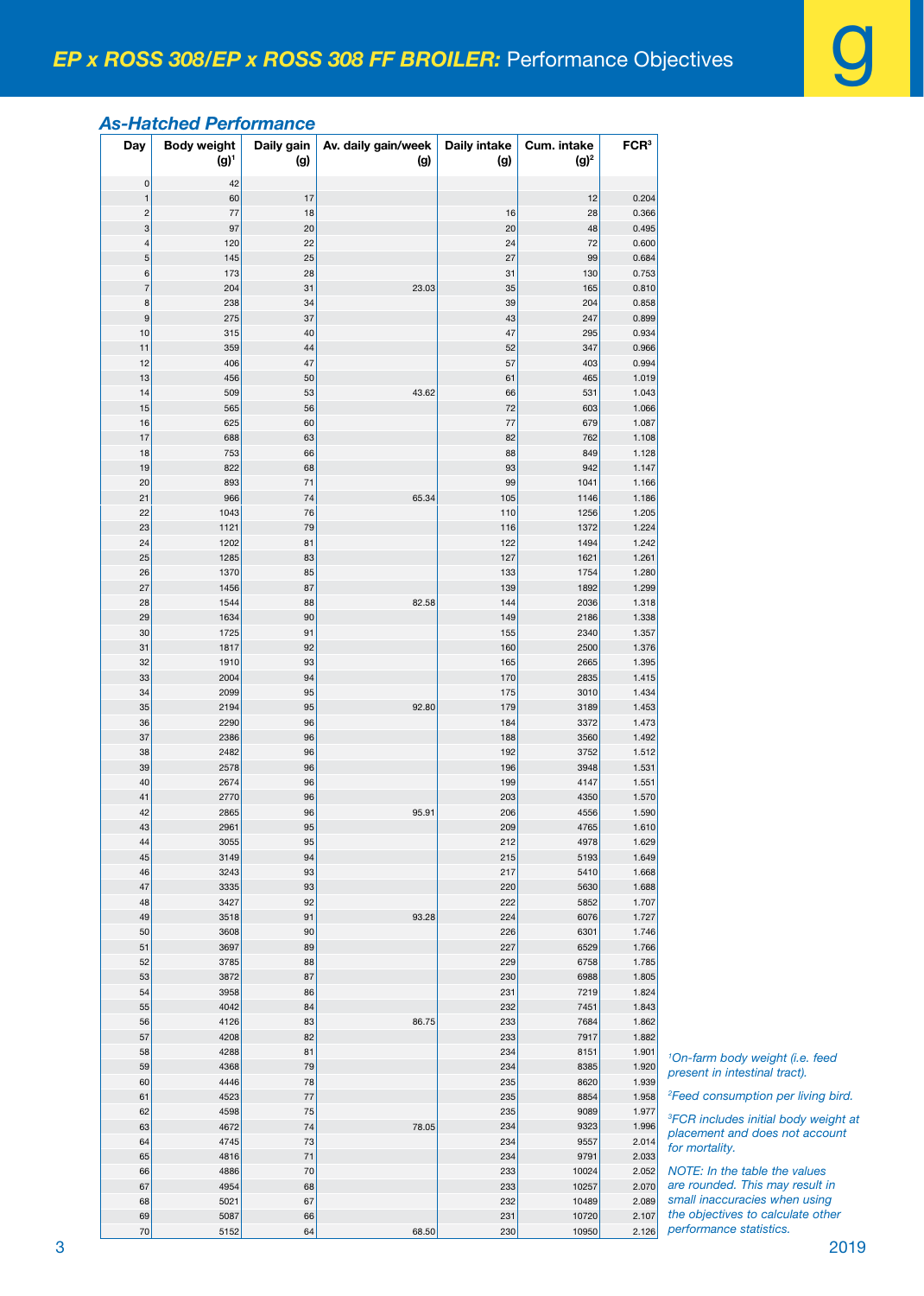### *Male Performance*

| Day                          | <b>Body weight</b><br>$(g)^1$ | Daily gain<br>(g) | Av. daily gain/week<br>(g) | Daily intake<br>(g) | Cum. intake<br>$(g)^2$ | FCR <sup>3</sup> |
|------------------------------|-------------------------------|-------------------|----------------------------|---------------------|------------------------|------------------|
| 0                            | 42                            |                   |                            |                     |                        |                  |
| $\mathbf{1}$                 | 59                            | 17                |                            |                     | 11                     | 0.187            |
| $\overline{\mathbf{c}}$<br>3 | 77<br>96                      | 17<br>20          |                            | 15<br>19            | 26<br>45               | 0.341<br>0.467   |
| $\overline{\mathcal{L}}$     | 119                           | 22                |                            | 23                  | 68                     | 0.571            |
| 5                            | 144                           | 25                |                            | 27                  | 94                     | 0.657            |
| 6                            | 172                           | 28                |                            | 31                  | 125                    | 0.729            |
| $\overline{7}$               | 203                           | 31                | 22.95                      | 35                  | 160                    | 0.790            |
| 8                            | 237                           | 34                |                            | 39                  | 200                    | 0.841            |
| 9<br>10                      | 275                           | 38                |                            | 44<br>49            | 244<br>293             | 0.886<br>0.924   |
| 11                           | 317<br>361                    | 41<br>45          |                            | 54                  | 346                    | 0.958            |
| 12                           | 410                           | 48                |                            | 59                  | 405                    | 0.989            |
| 13                           | 461                           | 52                |                            | 64                  | 469                    | 1.016            |
| 14                           | 517                           | 55                | 44.83                      | 69                  | 538                    | 1.041            |
| 15                           | 576                           | 59                |                            | 75                  | 613                    | 1.065            |
| 16                           | 638                           | 62                |                            | 81                  | 693                    | 1.087            |
| 17<br>18                     | 704<br>773                    | 66<br>69          |                            | 86<br>92            | 780<br>872             | 1.108<br>1.128   |
| 19                           | 845                           | 72                |                            | 98                  | 970                    | 1.148            |
| 20                           | 921                           | 75                |                            | 104                 | 1074                   | 1.167            |
| 21                           | 999                           | 78                | 68.90                      | 110                 | 1185                   | 1.186            |
| 22                           | 1080                          | 81                |                            | 117                 | 1302                   | 1.205            |
| 23                           | 1165                          | 84                |                            | 123                 | 1425                   | 1.223            |
| 24                           | 1251                          | 87                |                            | 129                 | 1554                   | 1.242            |
| 25                           | 1341                          | 89                |                            | 135                 | 1689                   | 1.260            |
| 26<br>27                     | 1432<br>1526                  | 92<br>94          |                            | 142<br>148          | 1831<br>1978           | 1.278<br>1.296   |
| 28                           | 1622                          | 96                | 88.96                      | 154                 | 2132                   | 1.315            |
| 29                           | 1719                          | 98                |                            | 160                 | 2292                   | 1.333            |
| 30                           | 1819                          | 99                |                            | 166                 | 2457                   | 1.351            |
| 31                           | 1919                          | 101               |                            | 171                 | 2628                   | 1.369            |
| 32                           | 2021                          | 102               |                            | 177                 | 2805                   | 1.388            |
| 33                           | 2125                          | 103               |                            | 182                 | 2988                   | 1.406            |
| 34<br>35                     | 2229<br>2334                  | 104<br>105        | 101.74                     | 188<br>193          | 3176<br>3369           | 1.425<br>1.443   |
| 36                           | 2440                          | 106               |                            | 198                 | 3566                   | 1.462            |
| 37                           | 2546                          | 106               |                            | 203                 | 3769                   | 1.480            |
| 38                           | 2653                          | 107               |                            | 207                 | 3977                   | 1.499            |
| 39                           | 2760                          | 107               |                            | 212                 | 4188                   | 1.518            |
| 40                           | 2867                          | 107               |                            | 216                 | 4404                   | 1.536            |
| 41<br>42                     | 2974<br>3080                  | 107<br>107        | 106.65                     | 220<br>224          | 4624<br>4848           | 1.555<br>1.574   |
| 43                           | 3187                          | 107               |                            | 227                 | 5076                   | 1.593            |
| 44                           | 3293                          | 106               |                            | 231                 | 5306                   | 1.611            |
| 45                           | 3399                          | 106               |                            | 234                 | 5540                   | 1.630            |
| 46                           | 3504                          | 105               |                            | 237                 | 5777                   | 1.649            |
| 47                           | 3609                          | 104               |                            | 240                 | 6017                   | 1.667            |
| 48                           | 3712                          | 104               |                            | 242                 | 6260                   | 1.686            |
| 49<br>50                     | 3815<br>3917                  | 103<br>102        | 104.94                     | 245<br>247          | 6504<br>6751           | 1.705<br>1.724   |
| 51                           | 4018                          | 101               |                            | 249                 | 7000                   | 1.742            |
| 52                           | 4118                          | 100               |                            | 251                 | 7250                   | 1.761            |
| 53                           | 4216                          | 99                |                            | 252                 | 7502                   | 1.779            |
| 54                           | 4314                          | 97                |                            | 253                 | 7756                   | 1.798            |
| 55                           | 4410                          | 96                |                            | 255                 | 8011                   | 1.817            |
| 56<br>57                     | 4505<br>4598                  | 95<br>94          | 98.51                      | 256<br>257          | 8266<br>8523           | 1.835<br>1.854   |
| 58                           | 4690                          | 92                |                            | 257                 | 8780                   | 1.872            |
| 59                           | 4781                          | 91                |                            | 258                 | 9038                   | 1.890            |
| 60                           | 4871                          | 89                |                            | 258                 | 9296                   | 1.909            |
| 61                           | 4958                          | 88                |                            | 258                 | 9555                   | 1.927            |
| 62                           | 5045                          | 86                |                            | 258                 | 9813                   | 1.945            |
| 63                           | 5130                          | 85                | 89.30                      | 258                 | 10071                  | 1.963            |
| 64<br>65                     | 5213<br>5295                  | 83<br>82          |                            | 258<br>258          | 10330<br>10588         | 1.981<br>2.000   |
| 66                           | 5375                          | 80                |                            | 258                 | 10845                  | 2.018            |
| 67                           | 5454                          | 79                |                            | 257                 | 11102                  | 2.035            |
| 68                           | 5532                          | $77 \,$           |                            | 256                 | 11359                  | 2.053            |
| 69                           | 5607                          | 76                |                            | 256                 | 11614                  | 2.071            |
| 70                           | 5682                          | 74                | 78.86                      | 255                 | 11869                  | 2.089            |

 *On-farm body weight (i.e. feed present in intestinal tract).*

*Feed consumption per living bird.*

 *FCR includes initial body weight at placement and does not account for mortality.*

*NOTE: In the table the values are rounded. This may result in small inaccuracies when using the objectives to calculate other performance statistics.*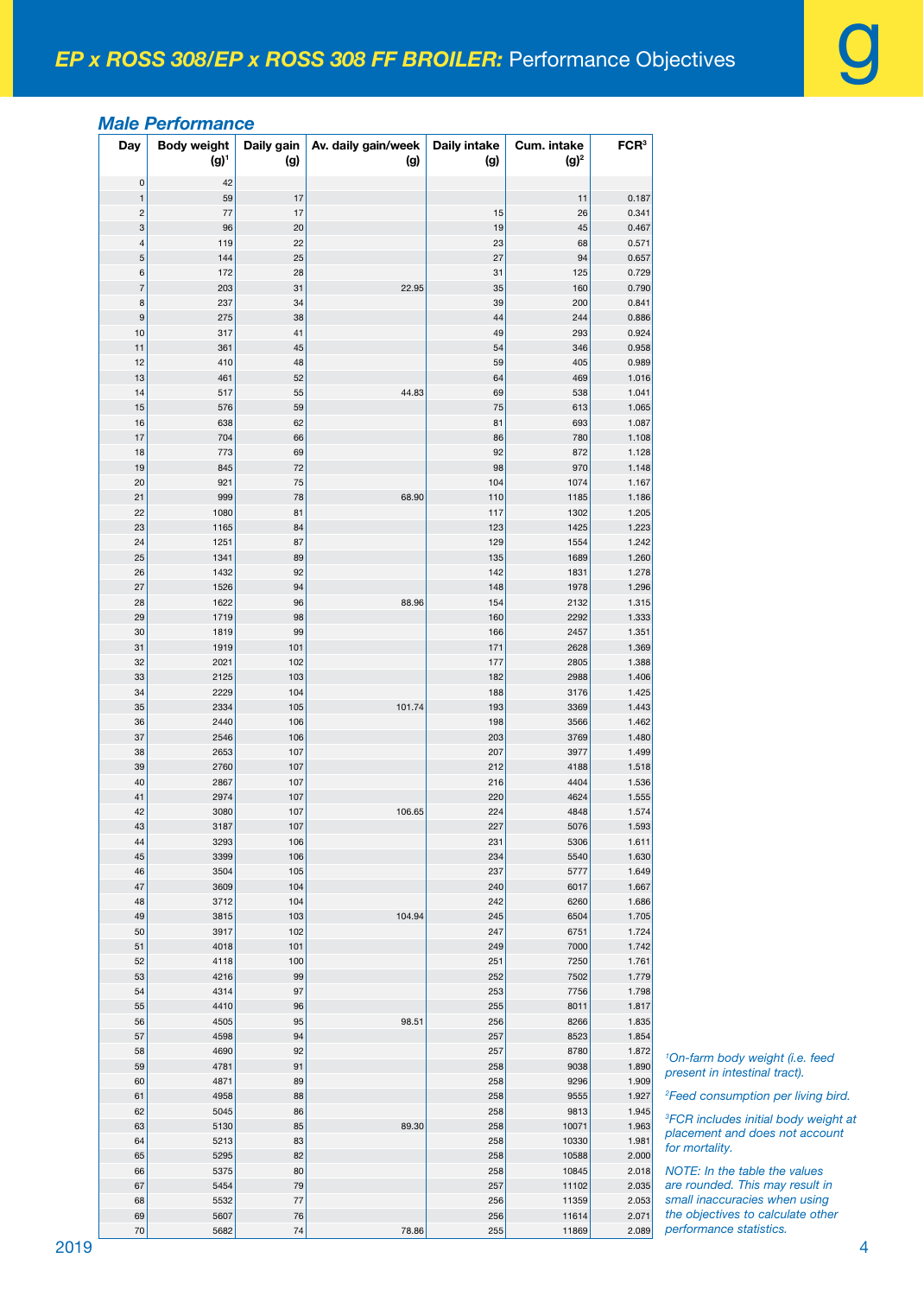# *Female Performance*

|   | Day                                                  | <b>Body weight</b><br>$(g)^1$ | Daily gain<br>(g) | Av. daily gain/week<br>(g) | Daily intake<br>(g) | Cum. intake<br>$(g)^2$ | FCR <sup>3</sup> |                                                                              |
|---|------------------------------------------------------|-------------------------------|-------------------|----------------------------|---------------------|------------------------|------------------|------------------------------------------------------------------------------|
|   | 0                                                    | 43                            |                   |                            |                     |                        |                  |                                                                              |
|   | $\overline{1}$                                       | 60                            | $18$              |                            |                     | 13                     | 0.221            |                                                                              |
|   | $\overline{\mathbf{c}}$<br>$\ensuremath{\mathsf{3}}$ | 78<br>98                      | 18<br>20          |                            | $17$<br>21          | 31<br>52               | 0.391<br>0.524   |                                                                              |
|   | $\overline{4}$                                       | 121                           | 22                |                            | 24                  | 76                     | 0.628            |                                                                              |
|   | $\sqrt{5}$                                           | 146                           | 25                |                            | 28                  | 104                    | 0.711            |                                                                              |
|   | 6                                                    | 174                           | 28                |                            | 31                  | 135                    | 0.777            |                                                                              |
|   | $\overline{7}$                                       | 204                           | 31                | 23.11                      | 35                  | 170                    | 0.830            |                                                                              |
|   | 8<br>9                                               | 238<br>274                    | 34<br>36          |                            | 38<br>42            | 208<br>250             | 0.875<br>0.912   |                                                                              |
|   | 10                                                   | 314                           | 39                |                            | ${\bf 46}$          | 297                    | 0.945            |                                                                              |
|   | 11                                                   | 356                           | $42\,$            |                            | 50                  | 347                    | 0.973            |                                                                              |
|   | 12                                                   | 402                           | 45                |                            | 55                  | 401                    | 0.999            |                                                                              |
|   | 13                                                   | 450                           | 48                |                            | 59                  | 460                    | 1.023            |                                                                              |
|   | 14                                                   | 501                           | 51                | 42.41                      | 64                  | 524                    | 1.045            |                                                                              |
|   | 15<br>16                                             | 555<br>612                    | 54<br>57          |                            | 68<br>$73\,$        | 592<br>665             | 1.066<br>1.087   |                                                                              |
|   | 17                                                   | 672                           | 59                |                            | ${\bf 78}$          | 743                    | 1.107            |                                                                              |
|   | 18                                                   | 734                           | 62                |                            | 83                  | 827                    | 1.127            |                                                                              |
|   | 19                                                   | 798                           | 64                |                            | 88                  | 915                    | 1.146            |                                                                              |
|   | 20                                                   | 865                           | 67                |                            | 93                  | 1008                   | 1.166            |                                                                              |
|   | 21                                                   | 934                           | 69                | 61.79                      | 99                  | 1107                   | 1.185            |                                                                              |
|   | 22<br>23                                             | 1005<br>1078                  | 71<br>$73\,$      |                            | 104<br>109          | 1210<br>1319           | 1.205<br>1.224   |                                                                              |
|   | 24                                                   | 1153                          | $75\,$            |                            | 114                 | 1433                   | 1.243            |                                                                              |
|   | 25                                                   | 1229                          | 76                |                            | 119                 | 1553                   | 1.263            |                                                                              |
|   | 26                                                   | 1307                          | 78                |                            | 124                 | 1677                   | 1.283            |                                                                              |
|   | 27                                                   | 1387                          | $\bf 79$          |                            | 129                 | 1806                   | 1.303            |                                                                              |
|   | 28                                                   | 1467                          | 81                | 76.20                      | 134                 | 1940                   | 1.322            |                                                                              |
|   | 29<br>30                                             | 1549<br>1632                  | 82<br>83          |                            | 139<br>144          | 2079<br>2223           | 1.342<br>1.362   |                                                                              |
|   | 31                                                   | 1715                          | 83                |                            | 148                 | 2371                   | 1.382            |                                                                              |
|   | 32                                                   | 1799                          | 84                |                            | 153                 | 2523                   | 1.403            |                                                                              |
|   | 33                                                   | 1884                          | 85                |                            | 157                 | 2680                   | 1.423            |                                                                              |
|   | 34                                                   | 1969                          | 85                |                            | 161                 | 2841                   | 1.443            |                                                                              |
|   | 35<br>36                                             | 2054<br>2140                  | 85<br>86          | 83.86                      | 165<br>169          | 3006<br>3175           | 1.463<br>1.484   |                                                                              |
|   | 37                                                   | 2225                          | 86                |                            | 172                 | 3347                   | 1.504            |                                                                              |
|   | 38                                                   | 2311                          | 86                |                            | 176                 | 3523                   | 1.524            |                                                                              |
|   | 39                                                   | 2396                          | 85                |                            | 179                 | 3702                   | 1.545            |                                                                              |
|   | 40                                                   | 2481                          | 85                |                            | 182                 | 3884                   | 1.565            |                                                                              |
|   | 41                                                   | 2566                          | 85                |                            | 185                 | 4069                   | 1.586            |                                                                              |
|   | 42<br>43                                             | 2650<br>2734                  | 84<br>84          | 85.16                      | 188<br>190          | 4257<br>4447           | 1.606<br>1.627   |                                                                              |
|   | 44                                                   | 2817                          | 83                |                            | 193                 | 4640                   | 1.647            |                                                                              |
|   | 45                                                   | 2900                          | 82                |                            | 195                 | 4835                   | 1.667            |                                                                              |
|   | 46                                                   | 2981                          | 82                |                            | 197                 | 5032                   | 1.688            |                                                                              |
|   | 47                                                   | 3062                          | 81                |                            | 199                 | 5231                   | 1.708            |                                                                              |
|   | 48                                                   | 3142                          | 80                |                            | 201                 | 5432                   | 1.729            |                                                                              |
|   | 49<br>50                                             | 3222<br>3300                  | $79\,$<br>78      | 81.62                      | 202<br>204          | 5634<br>5838           | 1.749<br>1.769   |                                                                              |
|   | 51                                                   | 3377                          | $77 \,$           |                            | 205                 | 6043                   | 1.789            |                                                                              |
|   | 52                                                   | 3453                          | ${\bf 76}$        |                            | 206                 | 6249                   | 1.810            |                                                                              |
|   | 53                                                   | 3528                          | 75                |                            | 207                 | 6455                   | 1.830            |                                                                              |
|   | 54                                                   | 3602                          | 74                |                            | 208                 | 6663                   | 1.850            |                                                                              |
|   | 55                                                   | 3675                          | $73\,$            | 75.00                      | 208                 | 6871                   | 1.870            |                                                                              |
|   | 56<br>57                                             | 3747<br>3817                  | 72<br>$70\,$      |                            | 209<br>209          | 7080<br>7289           | 1.890<br>1.910   |                                                                              |
|   | 58                                                   | 3886                          | 69                |                            | 209                 | 7499                   | 1.930            |                                                                              |
|   | 59                                                   | 3954                          | 68                |                            | 210                 | 7708                   | 1.949            | <sup>1</sup> On-farm body weight (i.e. feed<br>present in intestinal tract). |
|   | 60                                                   | 4021                          | 67                |                            | 210                 | 7918                   | 1.969            |                                                                              |
|   | 61                                                   | 4087                          | 66                |                            | 209                 | 8127                   | 1.989            | <sup>2</sup> Feed consumption per living bird.                               |
|   | 62                                                   | 4151                          | 64                |                            | 209<br>209          | 8337<br>8546           | 2.008<br>2.028   | <sup>3</sup> FCR includes initial body weight                                |
|   | 63<br>64                                             | 4214<br>4276                  | 63<br>62          | 66.80                      | 209                 | 8754                   | 2.047            | at placement and does not                                                    |
|   | 65                                                   | 4337                          | 61                |                            | 208                 | 8962                   | 2.067            | account for mortality.                                                       |
|   | 66                                                   | 4396                          | 59                |                            | 207                 | 9170                   | 2.086            | NOTE: In the table the values                                                |
|   | 67                                                   | 4454                          | 58                |                            | 207                 | 9377                   | 2.105            | are rounded. This may result in                                              |
|   | 68                                                   | 4511                          | 57                |                            | 206                 | 9583                   | 2.124            | small inaccuracies when using                                                |
|   | 69<br>70                                             | 4567<br>4621                  | 56<br>54          | 58.15                      | 205<br>204          | 9788<br>9993           | 2.143<br>2.162   | the objectives to calculate other<br>performance statistics.                 |
| 5 |                                                      |                               |                   |                            |                     |                        |                  | 2019                                                                         |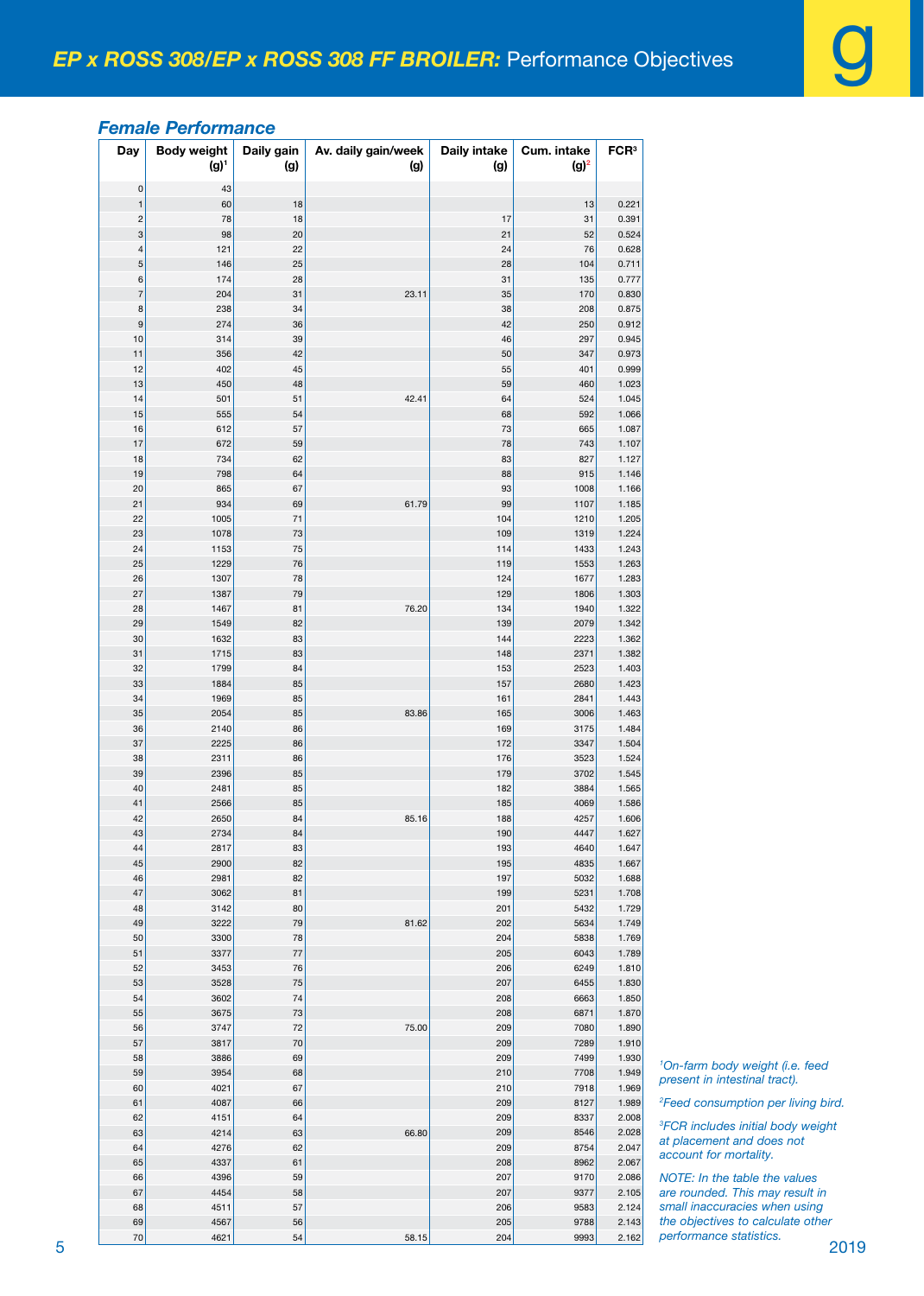# *Notes*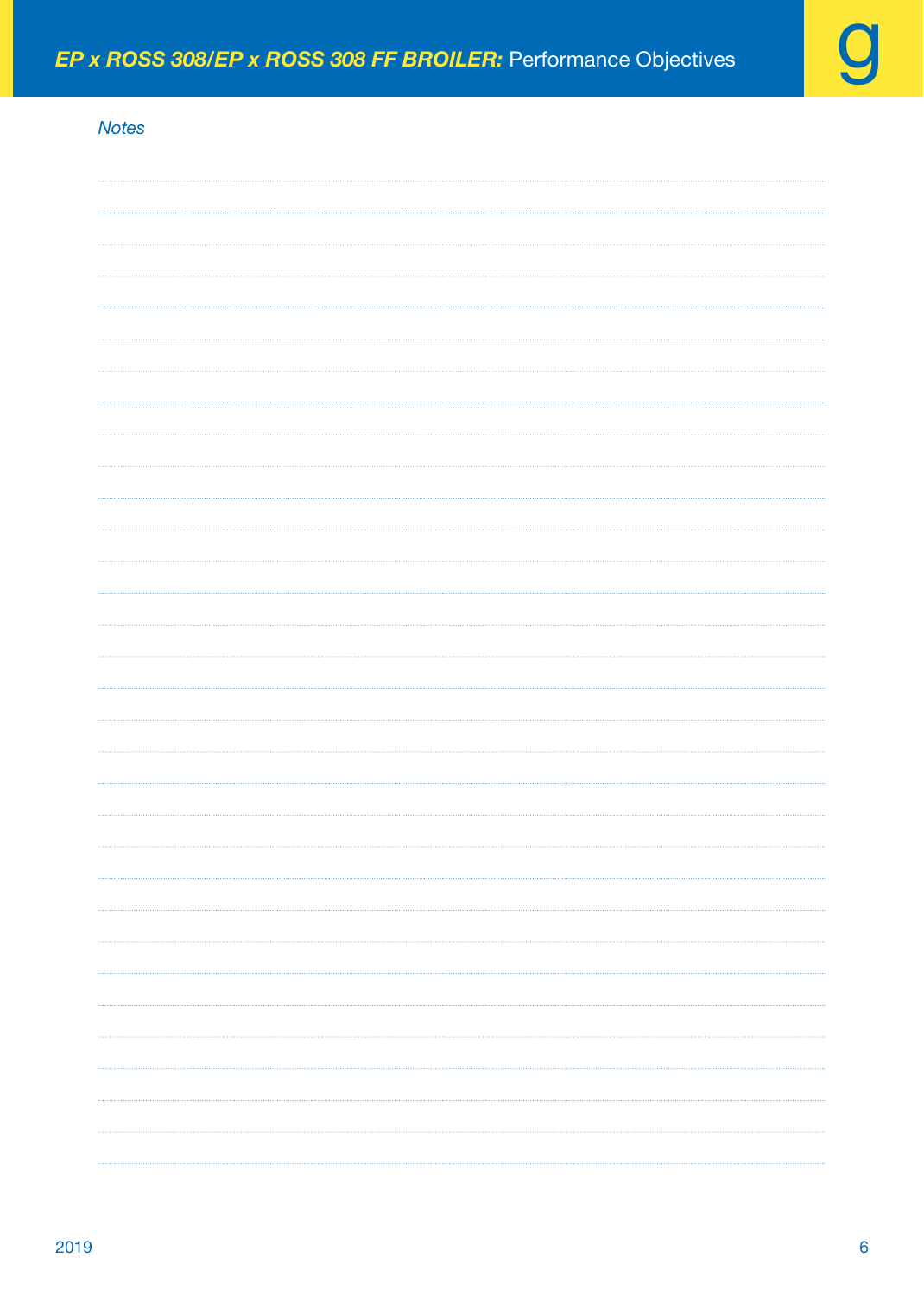### *As-Hatched Performance*

| Day            | <b>Body weight</b><br>$(Ib)^1$ | Daily gain<br>(Ib) | Av. daily gain/week<br>(Ib) | <b>Daily intake</b><br>(lb) | Cum. intake<br>$(Ib)^2$ | FCR <sup>3</sup> |                                                  |
|----------------|--------------------------------|--------------------|-----------------------------|-----------------------------|-------------------------|------------------|--------------------------------------------------|
| $\pmb{0}$      | 0.094                          |                    |                             |                             |                         |                  |                                                  |
| $\overline{1}$ | 0.132                          | 0.038              |                             |                             | 0.027                   | 0.204            |                                                  |
| $\overline{c}$ | 0.171                          | 0.039              |                             | 0.036                       | 0.062                   | 0.366            |                                                  |
| 3              | 0.215                          | 0.044              |                             | 0.044                       | 0.106                   | 0.495            |                                                  |
| 4              | 0.264                          | 0.049              |                             | 0.052                       | 0.158                   | 0.600            |                                                  |
| 5              | 0.319                          | 0.055              |                             | 0.060                       | 0.218                   | 0.684            |                                                  |
| 6              | 0.381                          | 0.062              |                             | 0.068                       | 0.287                   | 0.753            |                                                  |
| $\overline{7}$ | 0.449                          | 0.068              | 0.051                       | 0.077                       | 0.364                   | 0.810            |                                                  |
| 8              | 0.524                          | 0.075              |                             | 0.086                       | 0.450                   | 0.858            |                                                  |
| 9              | 0.606                          | 0.082              |                             | 0.095                       | 0.545                   | 0.899            |                                                  |
| 10             | 0.695                          | 0.089              |                             | 0.105                       | 0.649                   | 0.934            |                                                  |
| 11             | 0.791                          | 0.096              |                             | 0.115                       | 0.764                   | 0.966            |                                                  |
| 12             | 0.894                          | 0.103              |                             | 0.125                       | 0.889                   | 0.994            |                                                  |
| 13             | 1.005                          | 0.110              |                             | 0.135                       | 1.024                   | 1.019            |                                                  |
| 14             | 1.122                          |                    | 0.096                       | 0.146                       | 1.171                   | 1.043            |                                                  |
|                |                                | 0.117              |                             |                             |                         |                  |                                                  |
| 15             | 1.247                          | 0.124              |                             | 0.158                       | 1.328                   | 1.066            |                                                  |
| 16             | 1.378                          | 0.131              |                             | 0.169                       | 1.498                   | 1.087            |                                                  |
| 17             | 1.516                          | 0.138              |                             | 0.181                       | 1.679                   | 1.108            |                                                  |
| 18             | 1.660                          | 0.144              |                             | 0.193                       | 1.872                   | 1.128            |                                                  |
| 19             | 1.811                          | 0.151              |                             | 0.205                       | 2.078                   | 1.147            |                                                  |
| 20             | 1.968                          | 0.157              |                             | 0.218                       | 2.296                   | 1.166            |                                                  |
| 21             | 2.131                          | 0.163              | 0.144                       | 0.230                       | 2.526                   | 1.186            |                                                  |
| 22             | 2.299                          | 0.168              |                             | 0.243                       | 2.769                   | 1.205            |                                                  |
| 23             | 2.472                          | 0.173              |                             | 0.256                       | 3.025                   | 1.224            |                                                  |
| 24             | 2.650                          | 0.178              |                             | 0.268                       | 3.293                   | 1.242            |                                                  |
| 25             | 2.833                          | 0.183              |                             | 0.281                       | 3.573                   | 1.261            |                                                  |
| 26             | 3.020                          | 0.187              |                             | 0.293                       | 3.866                   | 1.280            |                                                  |
| 27             | 3.211                          | 0.191              |                             | 0.305                       | 4.172                   | 1.299            |                                                  |
| 28             | 3.405                          | 0.194              | 0.182                       | 0.317                       | 4.489                   | 1.318            |                                                  |
| 29             | 3.603                          | 0.198              |                             | 0.329                       | 4.819                   | 1.338            |                                                  |
| 30             | 3.803                          | 0.200              |                             | 0.341                       | 5.160                   | 1.357            |                                                  |
| 31             | 4.006                          | 0.203              |                             | 0.352                       | 5.512                   | 1.376            |                                                  |
| 32             | 4.211                          | 0.205              |                             | 0.364                       | 5.876                   | 1.395            |                                                  |
| 33             | 4.418                          | 0.207              |                             | 0.374                       | 6.250                   | 1.415            |                                                  |
| 34             | 4.627                          | 0.209              |                             | 0.385                       | 6.635                   | 1.434            |                                                  |
| $35\,$         | 4.837                          | 0.210              | 0.205                       | 0.395                       | 7.030                   | 1.453            |                                                  |
| 36             | 5.048                          | 0.211              |                             | 0.405                       | 7.434                   | 1.473            |                                                  |
| 37             | 5.259                          | 0.211              |                             | 0.414                       | 7.848                   | 1.492            |                                                  |
| 38             | 5.471                          | 0.212              |                             | 0.423                       | 8.271                   | 1.512            |                                                  |
|                | 5.683                          | 0.212              |                             | 0.431                       | 8.703                   | 1.531            |                                                  |
| 39             |                                |                    |                             |                             |                         |                  |                                                  |
| 40             | 5.895                          | 0.212              |                             | 0.440                       | 9.142                   | 1.551            |                                                  |
| 41             | 6.106                          | 0.211              |                             | 0.447                       | 9.590                   | 1.570            |                                                  |
| 42             | 6.317                          | 0.211              | 0.211                       | 0.455                       | 10.044                  | 1.590            |                                                  |
| 43             | 6.527                          | 0.210              |                             | 0.461                       | 10.506                  | 1.610            |                                                  |
| 44             | 6.736                          | 0.209              |                             | 0.468                       | 10.974                  | 1.629            |                                                  |
| 45             | 6.943                          | 0.207              |                             | 0.474                       | 11.447                  | 1.649            |                                                  |
| 46             | 7.149                          | 0.206              |                             | 0.479                       | 11.927                  | 1.668            |                                                  |
| 47             | 7.353                          | 0.204              |                             | 0.485                       | 12.411                  | 1.688            |                                                  |
| 48             | 7.556                          | 0.203              |                             | 0.489                       | 12.901                  | 1.707            |                                                  |
| 49             | 7.757                          | 0.201              | 0.206                       | 0.494                       | 13.395                  | 1.727            |                                                  |
| 50             | 7.955                          | 0.198              |                             | 0.498                       | 13.892                  | 1.746            |                                                  |
| 51             | 8.151                          | 0.196              |                             | 0.501                       | 14.393                  | 1.766            |                                                  |
| 52             | 8.345                          | 0.194              |                             | 0.504                       | 14.898                  | 1.785            |                                                  |
| 53             | 8.537                          | 0.191              |                             | 0.507                       | 15.405                  | 1.805            |                                                  |
| 54             | 8.726                          | 0.189              |                             | 0.510                       | 15.914                  | 1.824            |                                                  |
| 55             | 8.912                          | 0.186              |                             | 0.512                       | 16.426                  | 1.843            |                                                  |
| 56             | 9.095                          | 0.184              | 0.191                       | 0.513                       | 16.939                  | 1.862            |                                                  |
| 57             | 9.276                          | 0.181              |                             | 0.515                       | 17.454                  | 1.882            |                                                  |
| 58             | 9.454                          | 0.178              |                             | 0.516                       | 17.970                  | 1.901            | <sup>1</sup> On-farm body weight (i.e. feed      |
| 59             | 9.629                          | 0.175              |                             | 0.516                       | 18.486                  | 1.920            | present in intestinal tract).                    |
|                | 9.801                          | 0.172              |                             |                             | 19.003                  | 1.939            |                                                  |
| 60             |                                |                    |                             | 0.517                       |                         |                  | <sup>2</sup> Feed consumption per living bird.   |
| 61             | 9.971                          | 0.169              |                             | 0.517                       | 19.520                  | 1.958            |                                                  |
| 62             | 10.137                         | 0.166              |                             | 0.517                       | 20.037                  | 1.977            | <sup>3</sup> FCR includes initial body weight at |
| 63             | 10.300                         | 0.163              | 0.172                       | 0.517                       | 20.554                  | 1.996            | placement and does not account for               |
| 64             | 10.460                         | 0.160              |                             | 0.516                       | 21.070                  | 2.014            | mortality.                                       |
| 65             | 10.617                         | 0.157              |                             | 0.515                       | 21.585                  | 2.033            | NOTE: In the table the values                    |
| 66             | 10.771                         | 0.154              |                             | 0.514                       | 22.099                  | 2.052            | are rounded. This may result in                  |
| 67             | 10.922                         | 0.151              |                             | 0.513                       | 22.612                  | 2.070            | small inaccuracies when using                    |
| 68             | 11.070                         | 0.148              |                             | 0.511                       | 23.124                  | 2.089            | the objectives to calculate other                |
|                | 11.215                         | 0.145              |                             | 0.510                       | 23.633                  | 2.107            | performance statistics.                          |
| 69             |                                |                    |                             |                             |                         |                  |                                                  |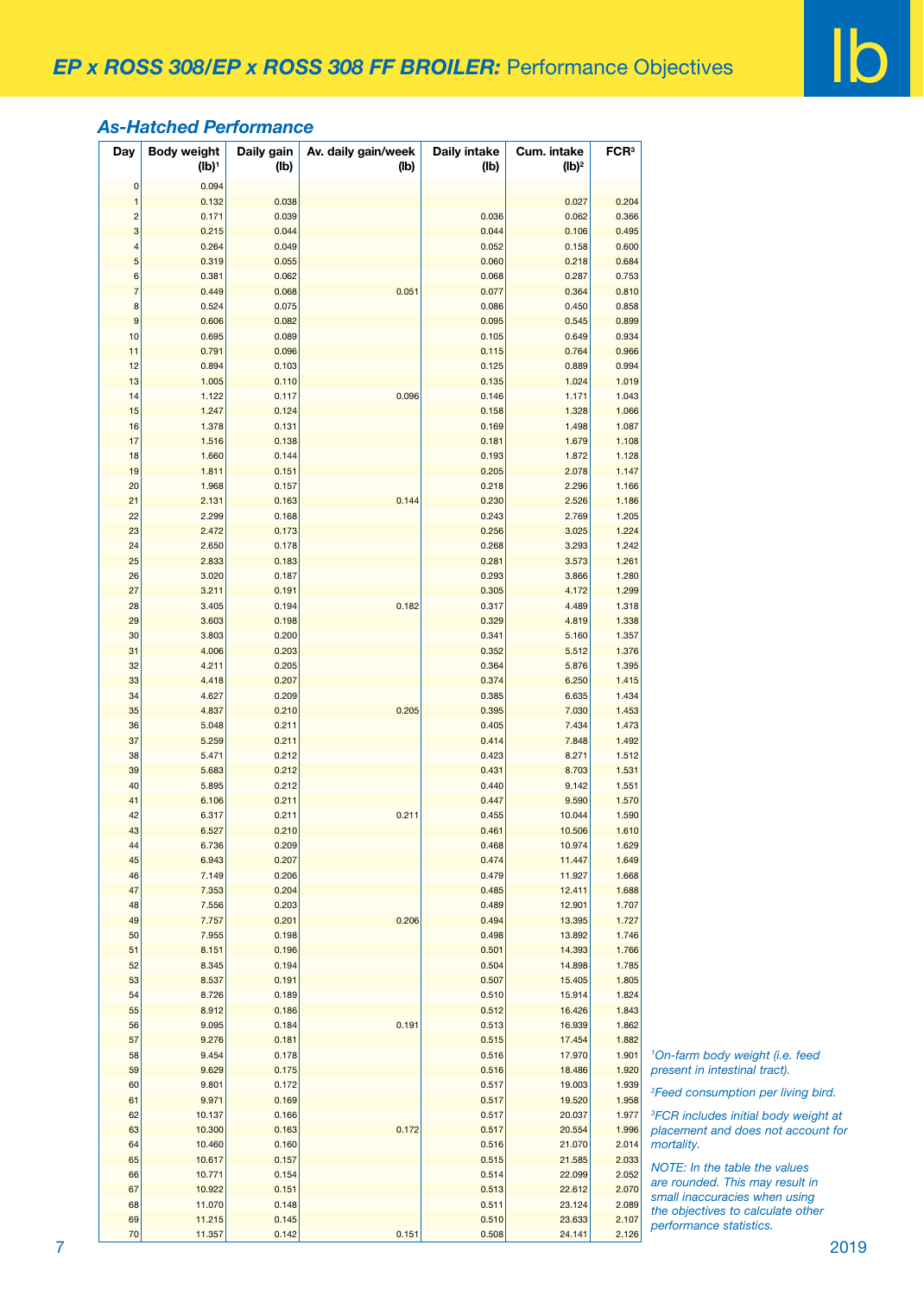#### *Male Performance*

| Day            | <b>Body weight</b><br>$(Ib)^1$ | Daily gain<br>(I <sub>b</sub> ) | Av. daily gain/week<br>(lb) | <b>Daily intake</b><br>(lb) | Cum. intake<br>$(Ib)^2$ | FCR <sup>3</sup> |                                             |
|----------------|--------------------------------|---------------------------------|-----------------------------|-----------------------------|-------------------------|------------------|---------------------------------------------|
| $\mathbf 0$    | 0.093                          |                                 |                             |                             |                         |                  |                                             |
| $\overline{1}$ | 0.130                          | 0.037                           |                             |                             | 0.024                   | 0.187            |                                             |
| $\overline{c}$ | 0.169                          | 0.038                           |                             | 0.033                       | 0.057                   | 0.341            |                                             |
| 3              | 0.212                          | 0.043                           |                             | 0.042                       | 0.099                   | 0.467            |                                             |
| $\overline{4}$ | 0.261                          | 0.049                           |                             | 0.050                       | 0.149                   | 0.571            |                                             |
| $\overline{5}$ | 0.317                          | 0.055                           |                             | 0.059                       | 0.208                   | 0.657            |                                             |
| 6              | 0.379                          | 0.062                           |                             | 0.068                       | 0.276                   | 0.729            |                                             |
| $\overline{7}$ | 0.447                          | 0.069                           | 0.051                       | 0.077                       | 0.353                   | 0.790            |                                             |
| 8              | 0.523                          | 0.076                           |                             | 0.087                       | 0.440                   | 0.841            |                                             |
| $\overline{9}$ | 0.607                          | 0.083                           |                             | 0.097                       | 0.537                   | 0.886            |                                             |
| 10             | 0.698                          | 0.091                           |                             | 0.107                       | 0.645                   | 0.924            |                                             |
| 11             | 0.796                          | 0.099                           |                             | 0.118                       | 0.763                   | 0.958            |                                             |
| 12             | 0.903                          | 0.106                           |                             | 0.129                       | 0.893                   | 0.989            |                                             |
| 13             | 1.017                          | 0.114                           |                             | 0.141                       | 1.033                   | 1.016            |                                             |
| 14             | 1.139                          | 0.122                           | 0.099                       | 0.153                       | 1.186                   | 1.041            |                                             |
| 15             | 1.269                          | 0.130                           |                             | 0.165                       | 1.351                   | 1.065            |                                             |
| 16             | 1.406                          | 0.137                           |                             | 0.177                       | 1.529                   | 1.087            |                                             |
| 17             | 1.551                          | 0.145                           |                             | 0.190                       | 1.719                   | 1.108            |                                             |
| 18             | 1.704                          | 0.152                           |                             | 0.203                       | 1.922                   | 1.128            |                                             |
| 19             | 1.863                          | 0.159                           |                             | 0.217                       | 2.139                   | 1.148            |                                             |
| 20             | 2.029                          | 0.166                           |                             | 0.230                       | 2.369                   | 1.167            |                                             |
| 21             | 2.202                          | 0.173                           | 0.152                       | 0.244                       | 2.612                   | 1.186            |                                             |
| 22             | 2.382                          | 0.179                           |                             | 0.257                       | 2.870                   | 1.205            |                                             |
| 23             | 2.567                          | 0.186                           |                             | 0.271                       | 3.140                   | 1.223            |                                             |
| 24             | 2.759                          | 0.191                           |                             | 0.285                       | 3.425                   | 1.242            |                                             |
| 25             | 2.956                          | 0.197                           |                             | 0.298                       | 3.724                   | 1.260            |                                             |
| 26             | 3.158                          | 0.202                           |                             | 0.312                       | 4.036                   | 1.278            |                                             |
| 27             | 3.364                          | 0.207                           |                             | 0.325                       | 4.361                   | 1.296            |                                             |
| 28             | 3.575                          | 0.211                           | 0.196                       | 0.339                       | 4.700                   | 1.315            |                                             |
| 29             | 3.790                          | 0.215                           |                             | 0.352                       | 5.052                   | 1.333            |                                             |
| 30             | 4.009                          | 0.219                           |                             | 0.365                       | 5.417                   | 1.351            |                                             |
| 31             | 4.231                          | 0.222                           |                             | 0.378                       | 5.795                   | 1.369            |                                             |
| 32             | 4.456                          | 0.225                           |                             | 0.390                       | 6.185                   | 1.388            |                                             |
| 33             | 4.684                          | 0.228                           |                             | 0.402                       | 6.587                   | 1.406            |                                             |
| 34             | 4.914                          | 0.230                           |                             | 0.414                       | 7.001                   | 1.425            |                                             |
| 35             | 5.145                          | 0.232                           | 0.224                       | 0.425                       | 7.426                   | 1.443            |                                             |
| 36             | 5.379                          | 0.233                           |                             | 0.436                       | 7.863                   | 1.462            |                                             |
| 37             | 5.613                          | 0.234                           |                             | 0.447                       | 8.310                   | 1.480            |                                             |
|                | 5.848                          | 0.235                           |                             | 0.457                       | 8.767                   | 1.499            |                                             |
| 38<br>39       | 6.084                          | 0.236                           |                             | 0.467                       | 9.234                   | 1.518            |                                             |
|                |                                | 0.236                           |                             | 0.476                       | 9.710                   |                  |                                             |
| 40<br>41       | 6.320<br>6.556                 | 0.236                           |                             | 0.485                       | 10.195                  | 1.536<br>1.555   |                                             |
| 42             | 6.791                          | 0.236                           | 0.235                       | 0.493                       | 10.688                  | 1.574            |                                             |
| 43             |                                | 0.235                           |                             | 0.501                       | 11.190                  | 1.593            |                                             |
|                | 7.026                          |                                 |                             |                             |                         |                  |                                             |
| 44             | 7.260                          | 0.234                           |                             | 0.509                       | 11.699                  | 1.611            |                                             |
| 45             | 7.493                          | 0.233                           |                             | 0.516                       | 12.215                  | 1.630            |                                             |
| 46             | 7.725                          | 0.232                           |                             | 0.522                       | 12.737                  | 1.649            |                                             |
| 47             | 7.955                          | 0.230                           |                             | 0.529                       | 13.265                  | 1.667            |                                             |
| 48             | 8.184                          | 0.229                           |                             | 0.534                       | 13.800                  | 1.686            |                                             |
| 49             | 8.411                          | 0.227                           | 0.231                       | 0.539                       | 14.339                  | 1.705            |                                             |
| 50             | 8.635                          | 0.225                           |                             | 0.544                       | 14.883                  | 1.724            |                                             |
| 51             | 8.858                          | 0.222                           |                             | 0.548                       | 15.432                  | 1.742            |                                             |
| 52             | 9.077                          | 0.220                           |                             | 0.552                       | 15.984                  | 1.761            |                                             |
| 53             | 9.295                          | 0.217                           |                             | 0.556                       | 16.540                  | 1.779            |                                             |
| 54             | 9.510                          | 0.215                           |                             | 0.559                       | 17.099                  | 1.798            |                                             |
| 55             | 9.722                          | 0.212                           |                             | 0.561                       | 17.660                  | 1.817            |                                             |
| 56             | 9.931                          | 0.209                           | 0.217                       | 0.564                       | 18.224                  | 1.835            |                                             |
| 57             | 10.137                         | 0.206                           |                             | 0.566                       | 18.789                  | 1.854            | <sup>1</sup> On-farm body weight (i.e. feed |
| 58             | 10.340                         | 0.203                           |                             | 0.567                       | 19.357                  | 1.872            | present in intestinal tract).               |
| 59             | 10.541                         | 0.200                           |                             | 0.568                       | 19.925                  | 1.890            |                                             |
| 60             | 10.738                         | 0.197                           |                             | 0.569                       | 20.494                  | 1.909            | <sup>2</sup> Feed consumption per living    |
| 61             | 10.931                         | 0.194                           |                             | 0.570                       | 21.064                  | 1.927            | bird.                                       |
| 62             | 11.122                         | 0.191                           |                             | 0.570                       | 21.634                  | 1.945            | <sup>3</sup> FCR includes initial body      |
| 63             | 11.309                         | 0.187                           | 0.197                       | 0.570                       | 22.203                  | 1.963            | weight at placement and does                |
| 64             | 11.493                         | 0.184                           |                             | 0.570                       | 22.773                  | 1.981            | not account for mortality.                  |
| 65             | 11.674                         | 0.181                           |                             | 0.569                       | 23.342                  | 2.000            |                                             |
| 66             | 11.851                         | 0.177                           |                             | 0.568                       | 23.909                  | 2.018            | NOTE: In the table the values               |
| 67             | 12.025                         | 0.174                           |                             | 0.567                       | 24.476                  | 2.035            | are rounded. This may result in             |
| 68             | 12.195                         | 0.170                           |                             | 0.565                       | 25.041                  | 2.053            | small inaccuracies when using               |
|                |                                | 0.167                           |                             | 0.564                       | 25.605                  | 2.071            | the objectives to calculate other           |
| 69             | 12.362                         |                                 |                             |                             |                         |                  | performance statistics.                     |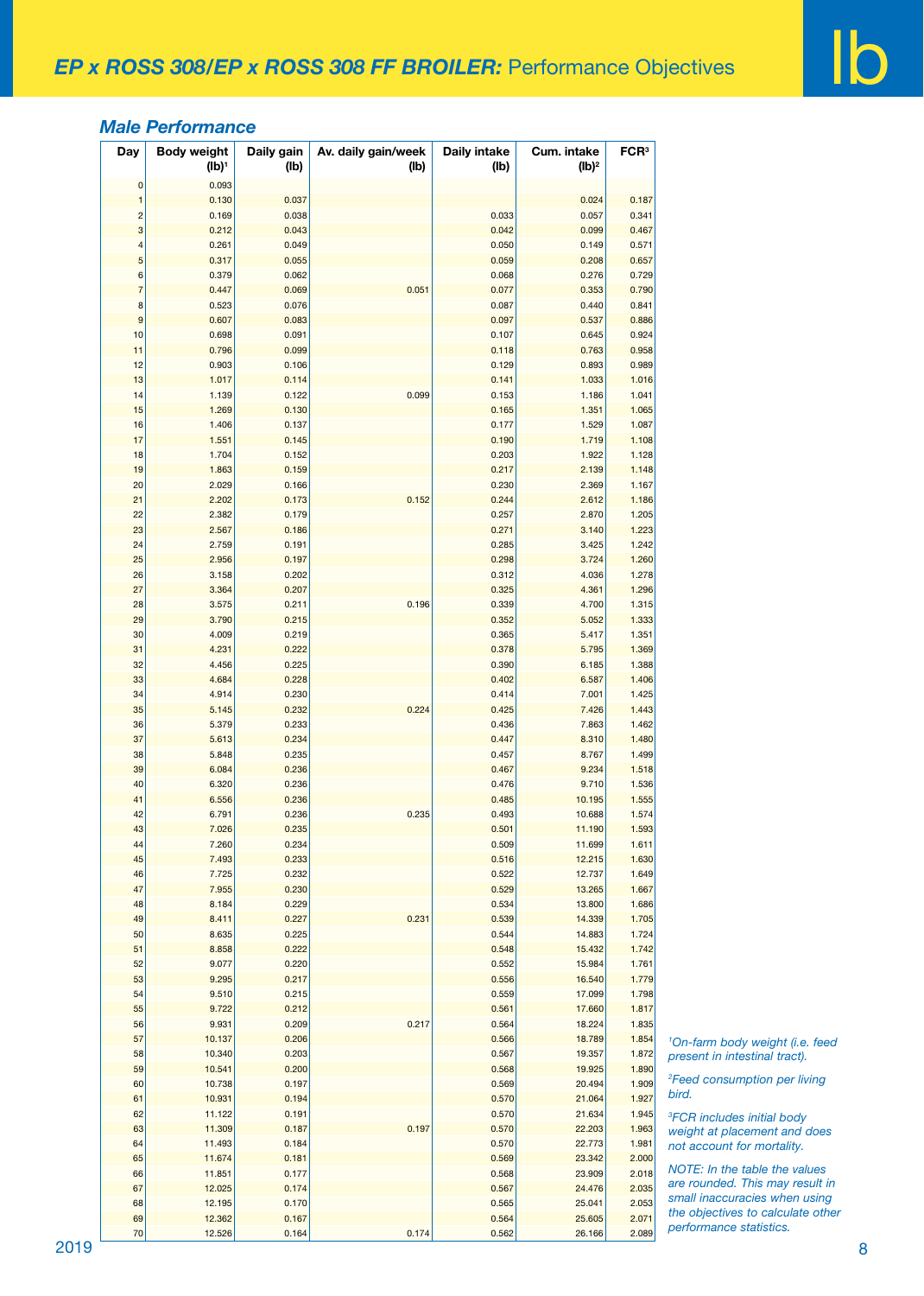## *Female Performance*

| Day                          | <b>Body weight</b> | Daily gain     | Av. daily gain/week | <b>Daily intake</b> | Cum. intake       | FCR <sup>3</sup> |
|------------------------------|--------------------|----------------|---------------------|---------------------|-------------------|------------------|
|                              | $(Ib)^1$           | (Ib)           | (lb)                | (Ib)                | (Ib) <sup>2</sup> |                  |
| 0                            | 0.094              |                |                     |                     |                   |                  |
| 1                            | 0.133              | 0.039          |                     |                     | 0.029             | 0.221            |
| $\overline{\mathbf{c}}$<br>3 | 0.173<br>0.217     | 0.040<br>0.044 |                     | 0.038<br>0.046      | 0.068<br>0.114    | 0.391<br>0.524   |
| 4                            | 0.266              | 0.050          |                     | 0.054               | 0.167             | 0.628            |
| 5                            | 0.322              | 0.055          |                     | 0.061               | 0.229             | 0.711            |
| 6                            | 0.383              | 0.061          |                     | 0.069               | 0.298             | 0.777            |
| $\overline{7}$               | 0.451              | 0.068          | 0.051               | 0.077               | 0.374             | 0.830            |
| 8                            | 0.525              | 0.074          |                     | 0.085               | 0.459             | 0.875            |
| 9                            | 0.605              | 0.080          |                     | 0.093               | 0.552             | 0.912            |
| 10                           | 0.692              | 0.087          |                     | 0.102               | 0.654             | 0.945            |
| 11                           | 0.786              | 0.094          |                     | 0.111               | 0.765             | 0.973            |
| 12                           | 0.886              | 0.100          |                     | 0.120               | 0.885             | 0.999            |
| 13                           | 0.992              | 0.107          |                     | 0.130               | 1.015             | 1.023            |
| 14                           | 1.105              | 0.113          | 0.093               | 0.140               | 1.155             | 1.045            |
| 15                           | 1.224              | 0.119          |                     | 0.151               | 1.306             | 1.066            |
| 16<br>17                     | 1.349<br>1.481     | 0.125<br>0.131 |                     | 0.161<br>0.172      | 1.467<br>1.639    | 1.087<br>1.107   |
| 18                           | 1.617              | 0.137          |                     | 0.183               | 1.822             | 1.127            |
| 19                           | 1.759              | 0.142          |                     | 0.194               | 2.017             | 1.146            |
| 20                           | 1.907              | 0.147          |                     | 0.206               | 2.223             | 1.166            |
| 21                           | 2.059              | 0.152          | 0.136               | 0.217               | 2.440             | 1.185            |
| 22                           | 2.215              | 0.157          |                     | 0.229               | 2.668             | 1.205            |
| 23                           | 2.376              | 0.161          |                     | 0.240               | 2.909             | 1.224            |
| 24                           | 2.541              | 0.165          |                     | 0.251               | 3.160             | 1.243            |
| 25                           | 2.710              | 0.169          |                     | 0.263               | 3.423             | 1.263            |
| 26                           | 2.882              | 0.172          |                     | 0.274               | 3.697             | 1.283            |
| 27                           | 3.057              | 0.175          |                     | 0.285               | 3.982             | 1.303            |
| 28                           | 3.235              | 0.178          | 0.168               | 0.296               | 4.277             | 1.322            |
| 29                           | 3.415              | 0.180          |                     | 0.306               | 4.584             | 1.342            |
| 30<br>31                     | 3.597<br>3.781     | 0.182<br>0.184 |                     | 0.317<br>0.327      | 4.900<br>5.227    | 1.362<br>1.382   |
| 32                           | 3.966              | 0.185          |                     | 0.336               | 5.563             | 1.403            |
| 33                           | 4.153              | 0.187          |                     | 0.346               | 5.909             | 1.423            |
| 34                           | 4.341              | 0.188          |                     | 0.355               | 6.263             | 1.443            |
| 35                           | 4.529              | 0.188          | 0.185               | 0.363               | 6.627             | 1.463            |
| 36                           | 4.717              | 0.189          |                     | 0.372               | 6.999             | 1.484            |
| 37                           | 4.906              | 0.189          |                     | 0.380               | 7.379             | 1.504            |
| 38                           | 5.094              | 0.189          |                     | 0.388               | 7.766             | 1.524            |
| 39                           | 5.283              | 0.188          |                     | 0.395               | 8.161             | 1.545            |
| 40                           | 5.470              | 0.188          |                     | 0.402               | 8.563             | 1.565            |
| 41                           | 5.657              | 0.187          |                     | 0.408               | 8.971             | 1.586            |
| 42                           | 5.843              | 0.186          | 0.188               | 0.414               | 9.385             | 1.606            |
| 43                           | 6.028              | 0.185          |                     | 0.420               | 9.805             | 1.627            |
| 44<br>45                     | 6.211<br>6.393     | 0.183<br>0.182 |                     | 0.425<br>0.430      | 10.230<br>10.660  | 1.647<br>1.667   |
| 46                           | 6.573              | 0.180          |                     | 0.434               | 11.094            | 1.688            |
| 47                           | 6.751              | 0.178          |                     | 0.439               | 11.533            | 1.708            |
| 48                           | 6.928              | 0.177          |                     | 0.443               | 11.975            | 1.729            |
| 49                           | 7.102              | 0.175          | 0.180               | 0.446               | 12.421            | 1.749            |
| 50                           | 7.275              | 0.172          |                     | 0.449               | 12.870            | 1.769            |
| 51                           | 7.445              | 0.170          |                     | 0.452               | 13.322            | 1.789            |
| 52                           | 7.613              | 0.168          |                     | 0.454               | 13.776            | 1.810            |
| 53                           | 7.778              | 0.165          |                     | 0.456               | 14.232            | 1.830            |
| 54                           | 7.941              | 0.163          |                     | 0.458               | 14.690            | 1.850            |
| 55                           | 8.102              | 0.161          |                     | 0.459               | 15.149            | 1.870            |
| 56                           | 8.260              | 0.158          | 0.165               | 0.460               | 15.609            | 1.890            |
| 57<br>58                     | 8.415<br>8.568     | 0.155          |                     | 0.461               | 16.070            | 1.910<br>1.930   |
| 59                           | 8.718              | 0.153<br>0.150 |                     | 0.462<br>0.462      | 16.532<br>16.994  | 1.949            |
| 60                           | 8.865              | 0.147          |                     | 0.462               | 17.456            | 1.969            |
| 61                           | 9.010              | 0.145          |                     | 0.462               | 17.918            | 1.989            |
| 62                           | 9.152              | 0.142          |                     | 0.461               | 18.379            | 2.008            |
| 63                           | 9.291              | 0.139          | 0.147               | 0.461               | 18.840            | 2.028            |
| 64                           | 9.427              | 0.136          |                     | 0.460               | 19.300            | 2.047            |
| 65                           | 9.561              | 0.134          |                     | 0.459               | 19.758            | 2.067            |
| 66                           | 9.692              | 0.131          |                     | 0.457               | 20.216            | 2.086            |
| 67                           | 9.820              | 0.128          |                     | 0.456               | 20.672            | 2.105            |
| 68                           | 9.945              | 0.125          |                     | 0.454               | 21.126            | 2.124            |
| 69                           | 10.068             | 0.123          |                     | 0.453               | 21.579            | 2.143            |
| 70                           | 10.188             | 0.120          | 0.128               | 0.451               | 22.030            | 2.162            |

 *On-farm body weight (i.e. feed present in intestinal tract).*

 *Feed consumption per living bird.*

 *FCR includes initial body weight at placement and does not account for mortality.*

*NOTE: In the table the values are rounded, this may result in small inaccuracies when using the objectives to calculate other performance statistics.*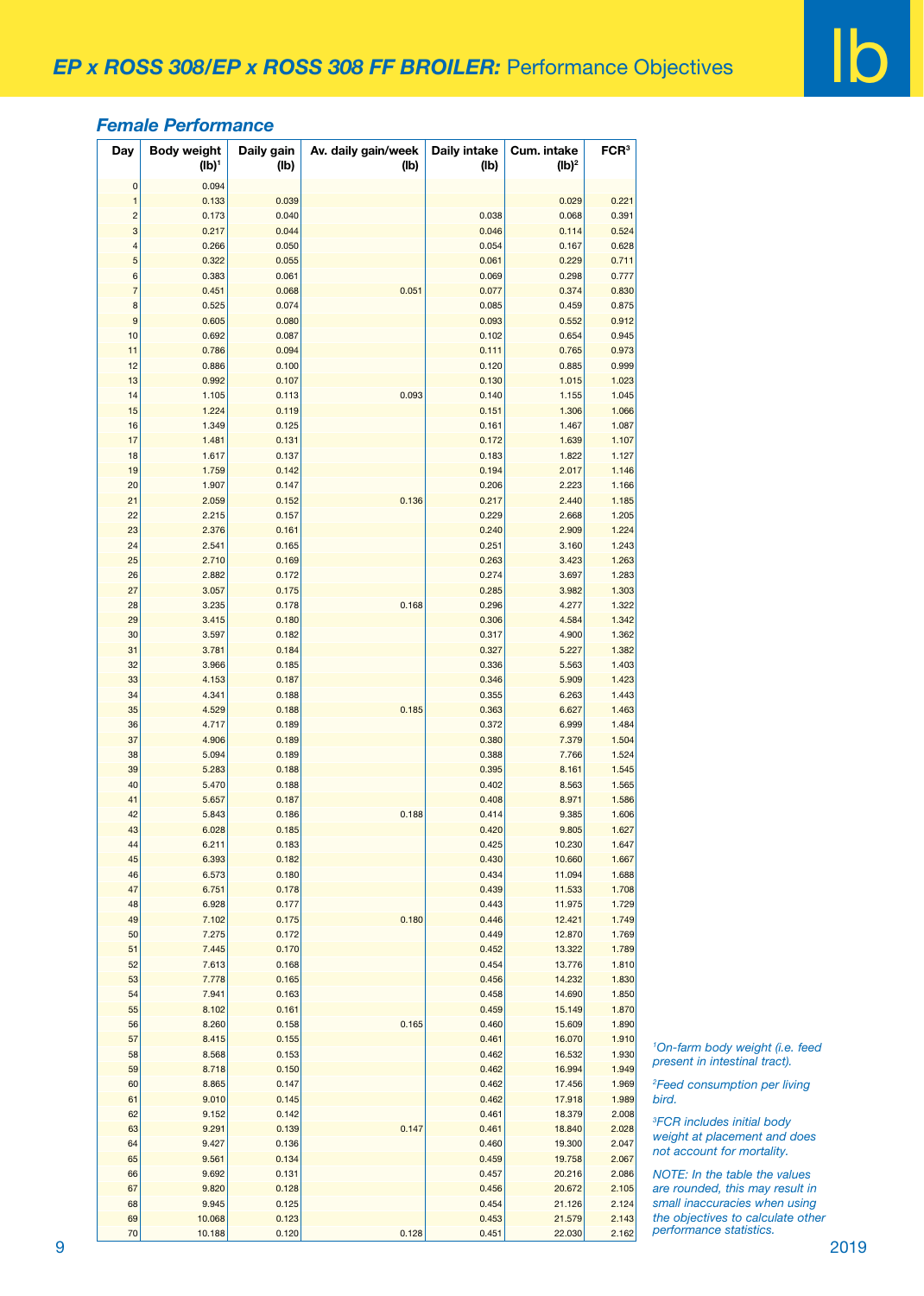# *Notes*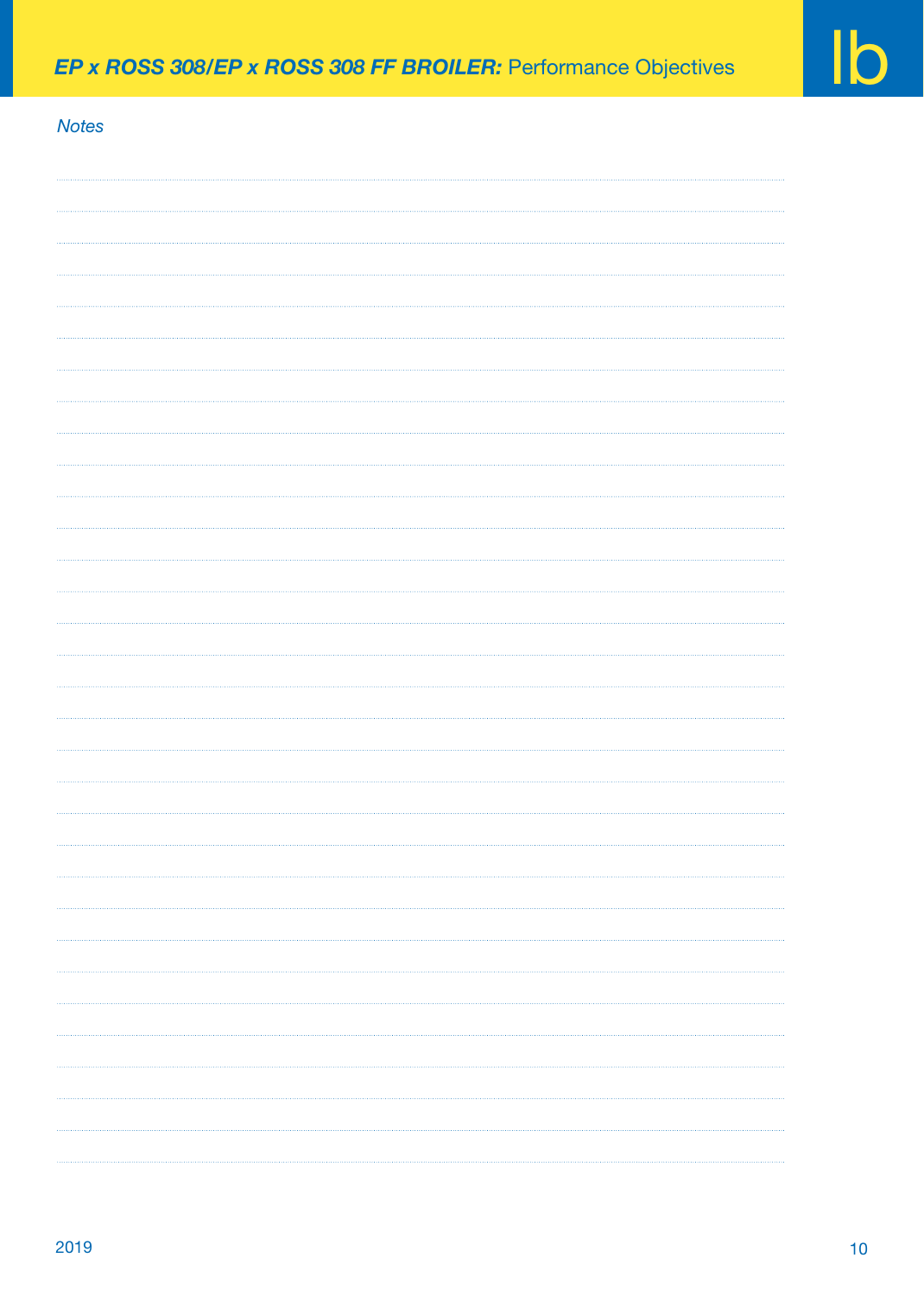#### *Carcass Yield*

The following diagrams indicate how yields of the major portions change with increasing live weight in each sex. Eviscerated yield is broken down into breast meat and leg meat to represent a deboning operation.

#### **Definitions of Terms**

| <b>Eviscerated %</b>     | eviscerated carcass (without neck, abdominal fat and<br>internal organs) as a percentage of live weight. |
|--------------------------|----------------------------------------------------------------------------------------------------------|
| <b>Breast</b> %          | breast meat (without skin and bone) as a percentage of live<br>weight.                                   |
| <b>Thigh/Drumstick %</b> | whole thigh/drumstick (with skin and bone) as a percentage<br>of live weight.                            |

|            |     | <b>Male - Portion</b> |    |          |       |         |       |       |             |      |               |
|------------|-----|-----------------------|----|----------|-------|---------|-------|-------|-------------|------|---------------|
|            | kg  | (lb)                  |    | Breast % |       | Thigh % |       |       | Drumstick % |      | Eviscerated % |
|            | 1.2 | 2.65                  |    | 17.47    |       | 11.44   |       | 10.30 |             |      | 69.29         |
|            | 1.4 | 3.09                  |    | 19.18    |       | 11.86   |       | 10.23 |             |      | 70.27         |
|            | 1.6 | 3.53                  |    | 20.48    |       |         | 12.22 |       | 10.18       |      | 71.25         |
|            | 1.8 | 3.97                  |    | 21.50    |       |         | 12.38 |       | 10.14       |      | 71.64         |
|            | 2.0 | 4.41                  |    | 22.30    |       |         | 12.55 |       | 10.11       |      | 72.01         |
|            | 2.2 | 4.85                  |    |          | 22.98 |         | 12.70 |       | 10.08       |      | 72.37         |
|            | 2.4 | 5.29                  |    |          | 23.53 |         | 12.83 |       | 10.06       |      | 72.72         |
|            | 2.6 | 5.73                  |    |          | 23.99 |         |       | 12.95 | 10.04       |      | 73.06         |
|            | 2.8 | 6.17                  |    |          | 24.40 |         |       | 13.06 | 10.02       |      | 73.39         |
| ive weight | 3.0 | 6.61                  |    |          | 24.75 |         |       | 13.17 | 10.01       |      | 73.71         |
|            | 3.2 | 7.05                  |    |          | 25.06 |         |       | 13.26 | 10.00       |      | 74.03         |
|            | 3.4 | 7.50                  |    |          | 25.32 |         |       | 13.35 | 9.99        |      | 74.33         |
|            | 3.6 | 7.94                  |    |          | 25.54 |         |       | 13.44 | 9.98        |      | 74.62         |
|            | 3.8 | 8.38                  |    |          | 25.75 |         |       | 13.49 | 9.97        |      | 74.88         |
|            | 4.0 | 8.82                  |    |          | 25.94 |         |       | 13.54 |             | 9.96 | 75.12         |
|            | 4.2 | 9.26                  |    |          | 26.11 |         |       | 13.58 |             | 9.95 | 75.36         |
|            | 4.4 | 9.70                  |    |          | 26.26 |         |       | 13.62 |             | 9.95 | 75.58         |
|            | 4.6 | 10.14                 |    |          | 26.41 |         |       | 13.65 |             | 9.94 | 75.80         |
|            | 4.8 | 10.58                 |    |          | 26.54 |         |       | 13.69 |             | 9.94 | 76.00         |
|            | 5.0 | 11.02                 |    |          | 26.66 |         |       | 13.72 |             | 9.93 | 76.20         |
|            |     | $\mathbf 0$           | 10 | 20       |       | 30      |       | 40    |             |      | 50            |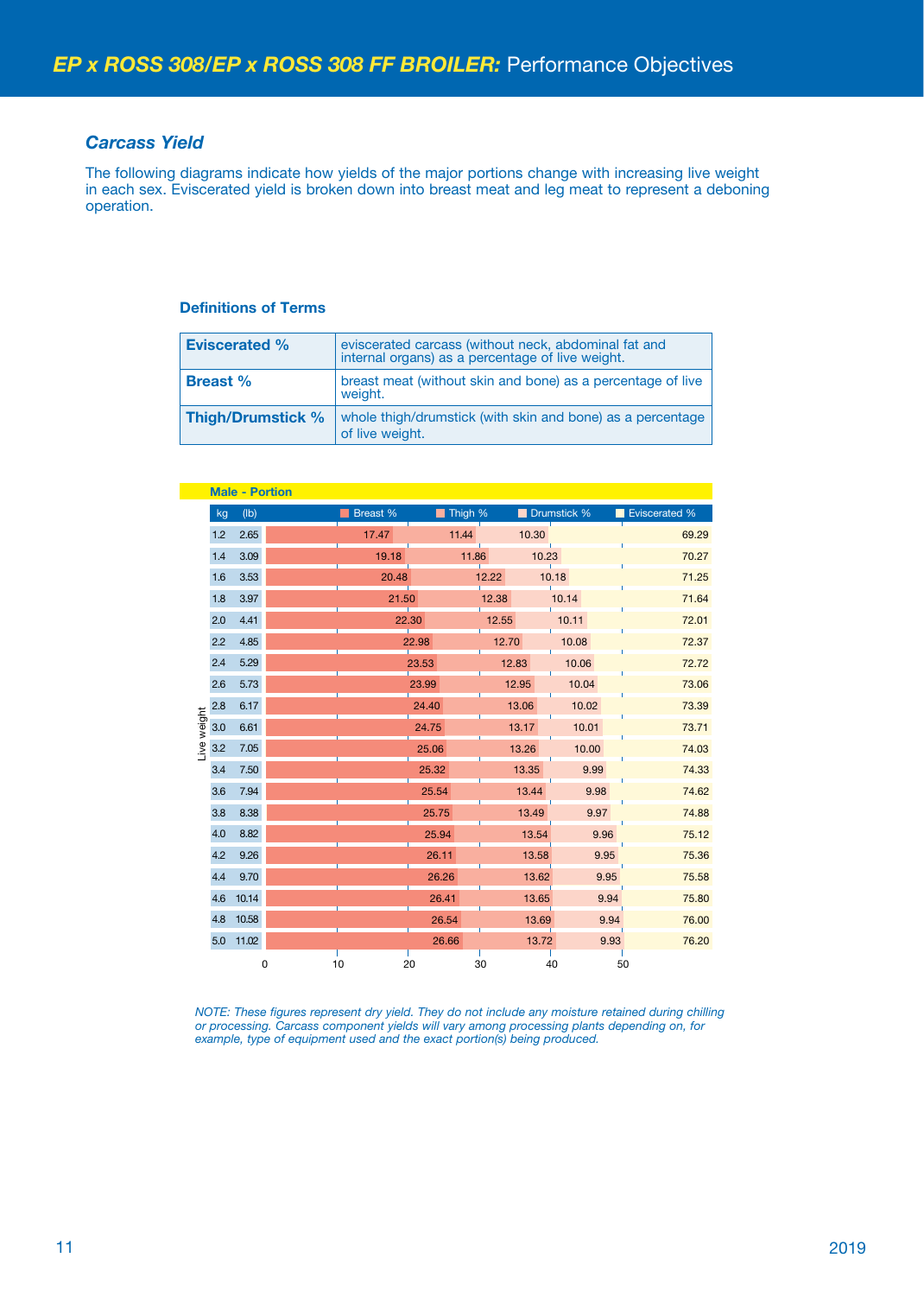#### **Definitions of Terms**

| <b>Eviscerated %</b>     | eviscerated carcass (without neck, abdominal fat and<br>internal organs) as a percentage of live weight. |
|--------------------------|----------------------------------------------------------------------------------------------------------|
| <b>Breast</b> %          | breast meat (without skin and bone) as a percentage of live<br>weight.                                   |
| <b>Thigh/Drumstick %</b> | whole thigh/drumstick (with skin and bone) as a percentage<br>of live weight.                            |

|             |     |       | <b>Female - Portion</b> |          |       |         |       |       |             |      |               |
|-------------|-----|-------|-------------------------|----------|-------|---------|-------|-------|-------------|------|---------------|
|             | kg  | (Ib)  |                         | Breast % |       | Thigh % |       |       | Drumstick % |      | Eviscerated % |
|             | 1.2 | 2.65  |                         | 18.37    |       | 12.03   |       | 9.79  |             |      | 69.70         |
|             | 1.4 | 3.09  |                         | 20.40    |       | 12.28   |       | 9.64  |             |      | 70.68         |
|             | 1.6 | 3.53  |                         | 21.92    |       |         | 12.51 |       | 9.54        |      | 71.66         |
|             | 1.8 | 3.97  |                         | 23.11    |       |         | 12.67 |       | 9.45        |      | 72.09         |
|             | 2.0 | 4.41  |                         |          | 24.06 |         | 12.84 |       | 9.39        |      | 72.51         |
|             | 2.2 | 4.85  |                         |          | 24.86 |         | 13.00 |       | 9.33        |      | 72.90         |
|             | 2.4 | 5.29  |                         |          | 25.48 |         | 13.13 |       | 9.28        |      | 73.29         |
|             | 2.6 | 5.73  |                         |          | 26.05 |         | 13.26 |       | 9.25        |      | 73.65         |
|             | 2.8 | 6.17  |                         |          | 26.52 |         |       | 13.37 | 9.21        |      | 74.01         |
| Live weight | 3.0 | 6.61  |                         |          | 26.92 |         |       | 13.42 | 9.18        |      | 74.26         |
|             | 3.2 | 7.05  |                         |          | 27.28 |         |       | 13.47 | 9.16        |      | 74.49         |
|             | 3.4 | 7.50  |                         |          | 27.59 |         |       | 13.51 | 9.14        |      | 74.72         |
|             | 3.6 | 7.94  |                         |          | 27.87 |         |       | 13.54 | 9.12        |      | 74.93         |
|             | 3.8 | 8.38  |                         |          | 28.12 |         |       | 13.58 | 9.10        |      | 75.14         |
|             | 4.0 | 8.82  |                         |          | 28.34 |         |       | 13.60 | 9.08        |      | 75.34         |
|             | 4.2 | 9.26  |                         |          | 28.55 |         |       | 13.63 |             | 9.07 | 75.52         |
|             | 4.4 | 9.70  |                         |          | 28.73 |         |       | 13.65 |             | 9.06 | 75.70         |
|             | 4.6 | 10.14 |                         |          | 28.90 |         |       | 13.68 |             | 9.04 | 75.87         |
|             | 4.8 | 10.58 |                         |          | 29.05 |         |       | 13.70 |             | 9.03 | 76.02         |
|             | 5.0 | 11.02 |                         |          | 29.20 |         |       | 13.71 |             | 9.02 | 76.17         |
|             |     |       | 0                       | 10<br>20 |       | 30      |       | 40    |             | 50   |               |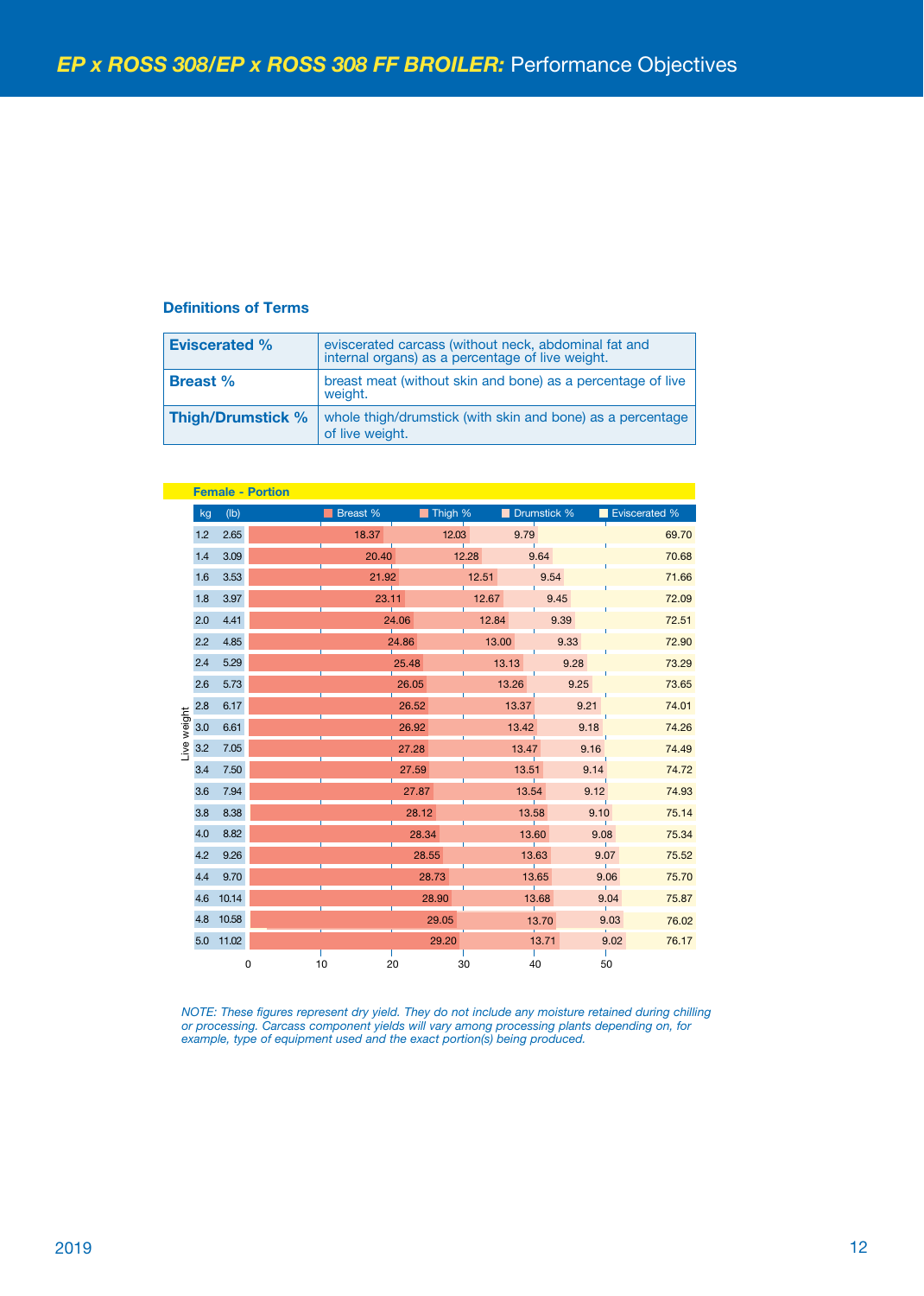#### **Definitions of Terms**

| <b>Breast</b> % | breast meat (without skin and bone) as a percentage of live weight.                                         |
|-----------------|-------------------------------------------------------------------------------------------------------------|
| Leg Meat $%$    | sum of deboned thigh (without skin) and deboned drumstick<br>(without skin) as a percentage of live weight. |
| <b>Total %</b>  | sum of leg meat and breast meat                                                                             |

| kg                 | (Ib)                                                                                                                                                                                 |                                                                                                    | Leg Meat % |       |    | Breast % |        |          | Total % |       |
|--------------------|--------------------------------------------------------------------------------------------------------------------------------------------------------------------------------------|----------------------------------------------------------------------------------------------------|------------|-------|----|----------|--------|----------|---------|-------|
|                    | $1.2$ 2.65                                                                                                                                                                           |                                                                                                    | 13.46      |       |    |          | 17.47  |          |         | 30.93 |
| $1.4$              | 3.09                                                                                                                                                                                 |                                                                                                    | 14.29      |       |    |          | 19.18  |          |         | 33.47 |
| 1.6                | 3.53                                                                                                                                                                                 |                                                                                                    | 14.91      |       |    |          | 20.48  |          |         | 35.39 |
| 1.8                | 3.97                                                                                                                                                                                 |                                                                                                    | 15.35      |       |    |          |        | 21.50    |         | 36.85 |
| 2.0                | 4.41                                                                                                                                                                                 |                                                                                                    | 15.72      |       |    |          |        | 22.30    |         | 38.03 |
| 2.2                | 4.85                                                                                                                                                                                 |                                                                                                    | 16.02      |       |    |          |        | 22.98    |         | 39.00 |
| 2.4                | 5.29                                                                                                                                                                                 |                                                                                                    | 16.26      |       |    |          |        | 23.53    |         | 39.79 |
| 2.6                | 5.73                                                                                                                                                                                 |                                                                                                    | 16.46      |       |    |          |        | 23.99    |         | 40.45 |
| 2.8                | 6.17                                                                                                                                                                                 |                                                                                                    |            | 16.63 |    |          |        | 24.40    |         | 41.03 |
| 3.0                | 6.61                                                                                                                                                                                 |                                                                                                    |            | 16.77 |    |          |        | 24.75    |         | 41.52 |
| Live weight<br>3.2 | $7.05$                                                                                                                                                                               |                                                                                                    |            | 16.89 |    |          |        |          | 25.06   | 41.95 |
| 3.4                | $7.50\,$                                                                                                                                                                             |                                                                                                    |            | 17.00 |    |          |        |          | 25.32   | 42.31 |
| 3.6                | 7.94                                                                                                                                                                                 |                                                                                                    |            | 17.09 |    |          |        |          | 25.54   | 42.62 |
| 3.8                | 8.38                                                                                                                                                                                 |                                                                                                    |            | 17.19 |    |          |        |          | 25.75   | 42.94 |
| 4.0                | 8.82                                                                                                                                                                                 |                                                                                                    |            | 17.28 |    |          |        |          | 25.94   | 43.22 |
|                    | 4.2 9.26                                                                                                                                                                             |                                                                                                    |            | 17.36 |    |          |        |          | 26.11   | 43.47 |
| 4.4                | 9.70                                                                                                                                                                                 |                                                                                                    |            | 17.43 |    |          |        |          | 26.26   | 43.70 |
|                    | 4.60 10.14                                                                                                                                                                           |                                                                                                    |            | 17.50 |    |          |        |          | 26.41   | 43.91 |
|                    | 4.8 10.58                                                                                                                                                                            |                                                                                                    |            | 17.56 |    |          |        |          | 26.54   | 44.10 |
|                    |                                                                                                                                                                                      |                                                                                                    |            | 17.62 |    |          |        |          | 26.66   | 44.28 |
|                    |                                                                                                                                                                                      | 0                                                                                                  | $10$<br>15 |       | 20 | 25       | $30\,$ | 35<br>40 |         | 45    |
|                    | 5.0 11.02<br>or processing. Carcass component yields will vary among processing plants depending on, for<br>example, type of equipment used and the exact portion(s) being produced. | NOTE: These figures represent dry yield. They do not include any moisture retained during chilling |            |       |    |          |        |          |         |       |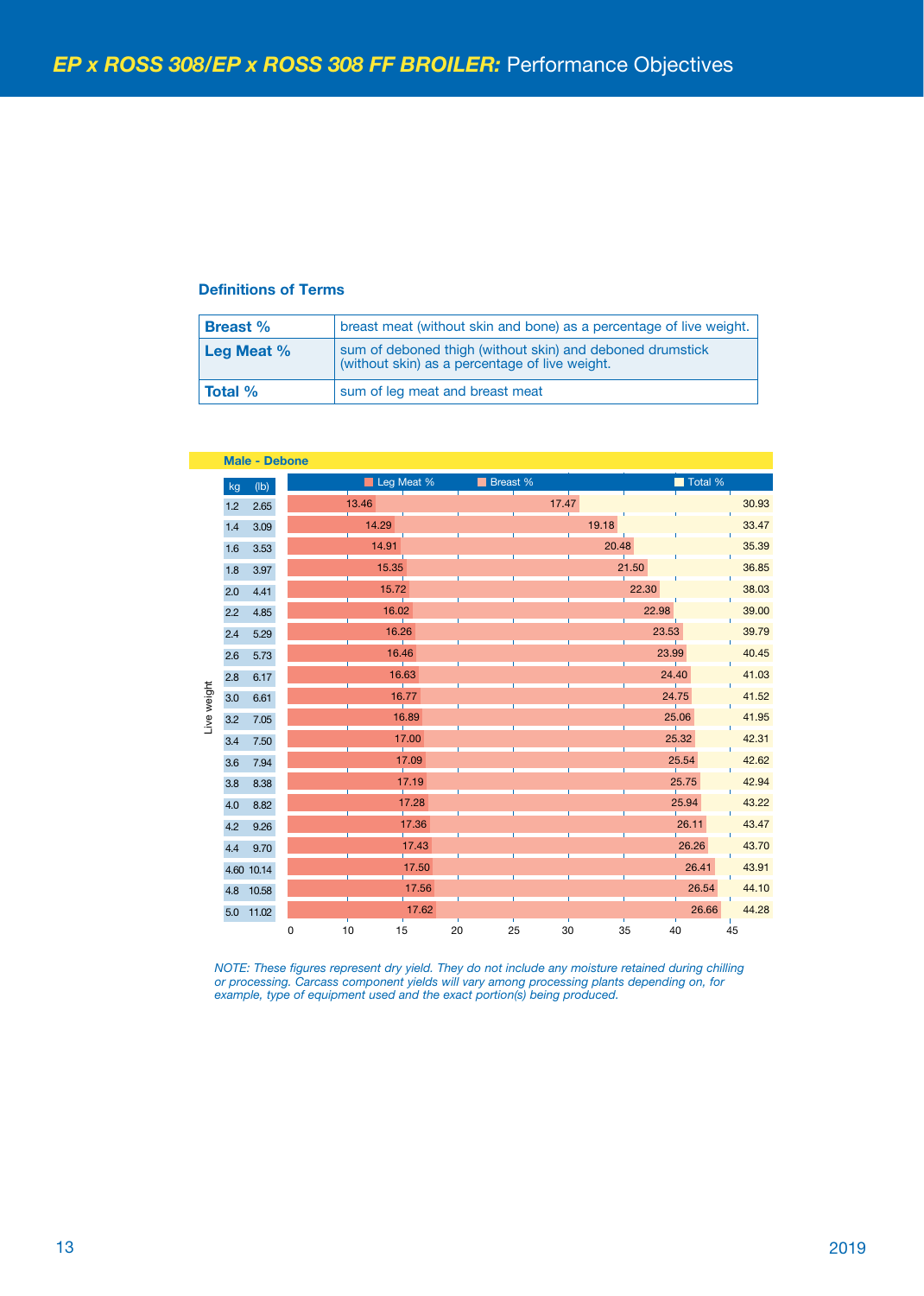#### **Definitions of Terms**

| <b>Breast</b> % | breast meat (without skin and bone) as a percentage of live weight.                                         |
|-----------------|-------------------------------------------------------------------------------------------------------------|
| Leg Meat $%$    | sum of deboned thigh (without skin) and deboned drumstick<br>(without skin) as a percentage of live weight. |
| <b>Total</b> %  | sum of leg meat and breast meat                                                                             |

| (Ib)<br>kg<br>15.23<br>18.37<br>33.60<br>2.65<br>$1.2$<br>35.89<br>15.49<br>20.40<br>$1.4\,$<br>$3.09$<br>21.92<br>15.68<br>37.60<br>$1.6$<br>$3.53$<br>15.82<br>23.11<br>38.92<br>1.8<br>$3.97\,$<br>24.06<br>39.97<br>15.91<br>4.41<br>2.0<br>15.98<br>24.86<br>40.83<br>2.2<br>4.85<br>16.05<br>25.48<br>41.53<br>2.4<br>5.29<br>16.09<br>26.05<br>42.14<br>2.6<br>5.73<br>16.12<br>26.52<br>42.64<br>2.8<br>6.17<br>Live weight<br>26.92<br>43.09<br>16.17<br>3.0<br>6.61<br>16.22<br>27.28<br>43.49<br>3.2<br>7.05<br>16.25<br>27.59<br>43.84<br>3.4<br>7.50<br>16.29<br>27.87<br>44.16<br>3.6<br>7.94<br>44.44<br>16.32<br>28.12<br>$3.8\,$<br>8.38<br>16.35<br>28.34<br>44.69<br>4.0<br>8.82<br>16.37<br>28.55<br>44.92<br>4.2<br>9.26<br>28.73<br>45.13<br>16.40<br>$4.4\,$<br>9.70<br>16.42<br>28.90<br>45.32<br>4.6<br>10.14<br>45.49<br>29.05<br>16.44<br>4.8<br>10.58<br>29.20 45.65<br>16.45<br>5.0 11.02<br>25<br>$15\,$<br>$\pmb{0}$<br>$10$<br>45<br>20<br>$30\,$<br>35<br>40<br>or processing. Carcass component yields will vary among processing plants depending on, for<br>example, type of equipment used and the exact portion(s) being produced. |  |  |
|--------------------------------------------------------------------------------------------------------------------------------------------------------------------------------------------------------------------------------------------------------------------------------------------------------------------------------------------------------------------------------------------------------------------------------------------------------------------------------------------------------------------------------------------------------------------------------------------------------------------------------------------------------------------------------------------------------------------------------------------------------------------------------------------------------------------------------------------------------------------------------------------------------------------------------------------------------------------------------------------------------------------------------------------------------------------------------------------------------------------------------------------------------------------------|--|--|
|                                                                                                                                                                                                                                                                                                                                                                                                                                                                                                                                                                                                                                                                                                                                                                                                                                                                                                                                                                                                                                                                                                                                                                          |  |  |
|                                                                                                                                                                                                                                                                                                                                                                                                                                                                                                                                                                                                                                                                                                                                                                                                                                                                                                                                                                                                                                                                                                                                                                          |  |  |
|                                                                                                                                                                                                                                                                                                                                                                                                                                                                                                                                                                                                                                                                                                                                                                                                                                                                                                                                                                                                                                                                                                                                                                          |  |  |
|                                                                                                                                                                                                                                                                                                                                                                                                                                                                                                                                                                                                                                                                                                                                                                                                                                                                                                                                                                                                                                                                                                                                                                          |  |  |
|                                                                                                                                                                                                                                                                                                                                                                                                                                                                                                                                                                                                                                                                                                                                                                                                                                                                                                                                                                                                                                                                                                                                                                          |  |  |
|                                                                                                                                                                                                                                                                                                                                                                                                                                                                                                                                                                                                                                                                                                                                                                                                                                                                                                                                                                                                                                                                                                                                                                          |  |  |
|                                                                                                                                                                                                                                                                                                                                                                                                                                                                                                                                                                                                                                                                                                                                                                                                                                                                                                                                                                                                                                                                                                                                                                          |  |  |
|                                                                                                                                                                                                                                                                                                                                                                                                                                                                                                                                                                                                                                                                                                                                                                                                                                                                                                                                                                                                                                                                                                                                                                          |  |  |
|                                                                                                                                                                                                                                                                                                                                                                                                                                                                                                                                                                                                                                                                                                                                                                                                                                                                                                                                                                                                                                                                                                                                                                          |  |  |
|                                                                                                                                                                                                                                                                                                                                                                                                                                                                                                                                                                                                                                                                                                                                                                                                                                                                                                                                                                                                                                                                                                                                                                          |  |  |
| NOTE: These figures represent dry yield. They do not include any moisture retained during chilling                                                                                                                                                                                                                                                                                                                                                                                                                                                                                                                                                                                                                                                                                                                                                                                                                                                                                                                                                                                                                                                                       |  |  |
|                                                                                                                                                                                                                                                                                                                                                                                                                                                                                                                                                                                                                                                                                                                                                                                                                                                                                                                                                                                                                                                                                                                                                                          |  |  |
|                                                                                                                                                                                                                                                                                                                                                                                                                                                                                                                                                                                                                                                                                                                                                                                                                                                                                                                                                                                                                                                                                                                                                                          |  |  |
|                                                                                                                                                                                                                                                                                                                                                                                                                                                                                                                                                                                                                                                                                                                                                                                                                                                                                                                                                                                                                                                                                                                                                                          |  |  |
|                                                                                                                                                                                                                                                                                                                                                                                                                                                                                                                                                                                                                                                                                                                                                                                                                                                                                                                                                                                                                                                                                                                                                                          |  |  |
|                                                                                                                                                                                                                                                                                                                                                                                                                                                                                                                                                                                                                                                                                                                                                                                                                                                                                                                                                                                                                                                                                                                                                                          |  |  |
|                                                                                                                                                                                                                                                                                                                                                                                                                                                                                                                                                                                                                                                                                                                                                                                                                                                                                                                                                                                                                                                                                                                                                                          |  |  |
|                                                                                                                                                                                                                                                                                                                                                                                                                                                                                                                                                                                                                                                                                                                                                                                                                                                                                                                                                                                                                                                                                                                                                                          |  |  |
|                                                                                                                                                                                                                                                                                                                                                                                                                                                                                                                                                                                                                                                                                                                                                                                                                                                                                                                                                                                                                                                                                                                                                                          |  |  |
|                                                                                                                                                                                                                                                                                                                                                                                                                                                                                                                                                                                                                                                                                                                                                                                                                                                                                                                                                                                                                                                                                                                                                                          |  |  |
|                                                                                                                                                                                                                                                                                                                                                                                                                                                                                                                                                                                                                                                                                                                                                                                                                                                                                                                                                                                                                                                                                                                                                                          |  |  |
|                                                                                                                                                                                                                                                                                                                                                                                                                                                                                                                                                                                                                                                                                                                                                                                                                                                                                                                                                                                                                                                                                                                                                                          |  |  |
|                                                                                                                                                                                                                                                                                                                                                                                                                                                                                                                                                                                                                                                                                                                                                                                                                                                                                                                                                                                                                                                                                                                                                                          |  |  |
|                                                                                                                                                                                                                                                                                                                                                                                                                                                                                                                                                                                                                                                                                                                                                                                                                                                                                                                                                                                                                                                                                                                                                                          |  |  |
|                                                                                                                                                                                                                                                                                                                                                                                                                                                                                                                                                                                                                                                                                                                                                                                                                                                                                                                                                                                                                                                                                                                                                                          |  |  |
|                                                                                                                                                                                                                                                                                                                                                                                                                                                                                                                                                                                                                                                                                                                                                                                                                                                                                                                                                                                                                                                                                                                                                                          |  |  |